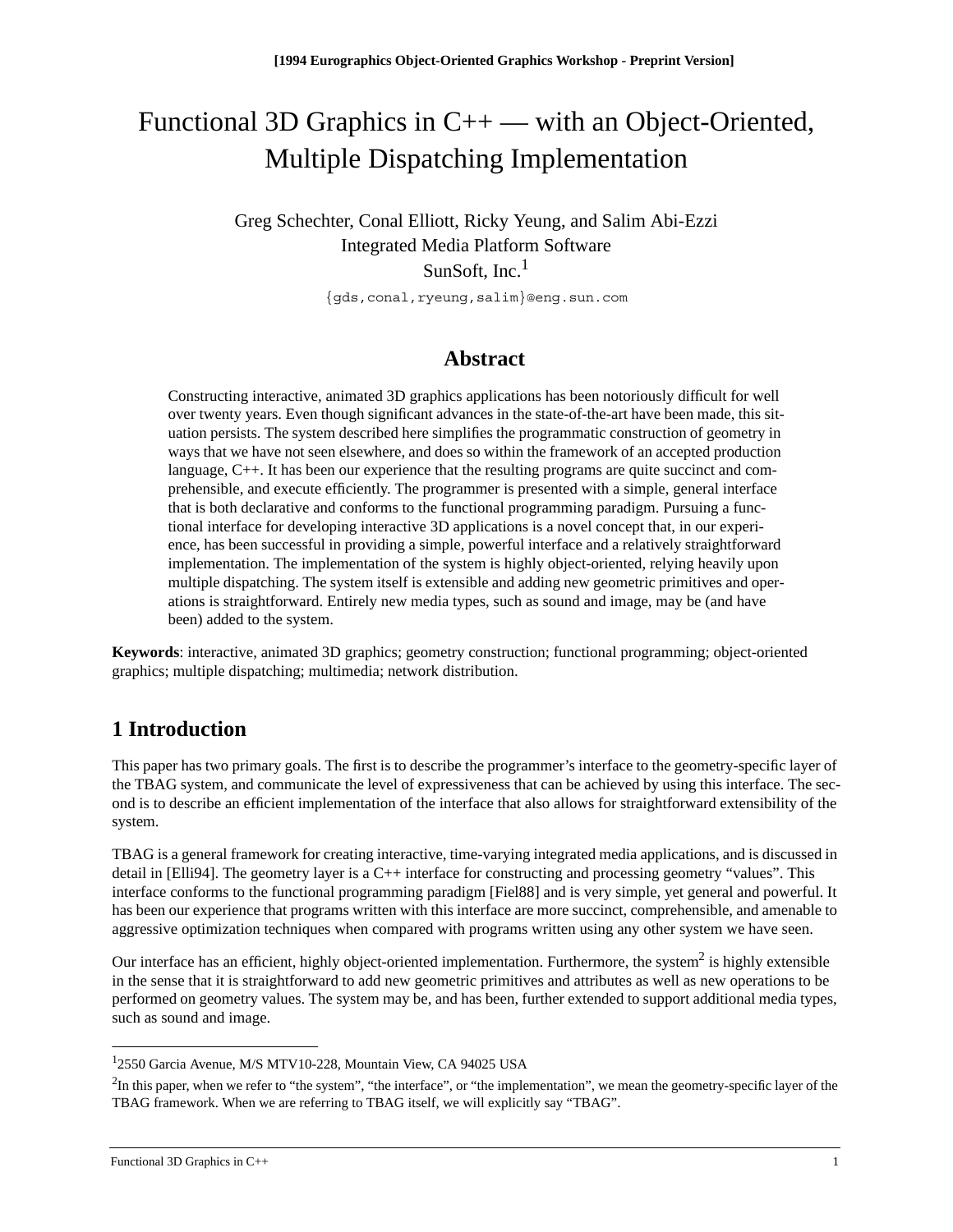While TBAG provides sophisticated support for modeling interaction and time, for network distribution, and for the construction of collaborative applications, detailed discussion of these aspects is beyond the scope of this paper. The reader is encouraged to consult [Elli94] for more information on the aspects of TBAG not discussed here.

We believe that our approach of providing one programming paradigm (namely, the functional paradigm) to best meet the needs of the community using the interface, and another programming paradigm (the object-oriented paradigm) to best meet the needs of the extenders and implementers of the system is rare, and possibly unique, in the world of 3D graphics systems. In what is perhaps a somewhat heretical position to take within the object-oriented graphics community, we shall attempt to show why we feel that the functional approach is more appropriate for the user of the interface we provide, and how a functional interface can be provided while still retaining an efficient object-oriented approach for extension and implementation.

# **2 Related work**

Easing the construction of interactive 3D applications has been a primary goal of a number of commercial and research systems. Traditional display list systems such as PHIGS [PHIG89], HOOPS [Wieg91], and Doré [Doré91] have existed for up to ten years and are available on a wide range of computers and operating systems. The design of these systems was largely driven by the capabilities of the graphics hardware that existed at the time. Thus, these systems are not known for their expressiveness or their simplicity.

More recent advances in object-oriented graphics systems have produced Mirage [Tarl92], Inventor [Stra92], GEO++ [Wiss90], and GROOP [Kove93]. These systems go a long way towards simplifying the conceptual model presented to the programmer. However, we don't believe that they afford as simple a representation of geometry as our system does, nor do they allow the same opportunities for aggressive optimization.

[Arya86] describes a functional approach to specifying discrete frames of an animation, but doesn't address the issue of constructing geometry. The Fugue system [Dann91], takes a functional approach to describing computer-generated music similar to our functional approach used for describing geometry, but invents its own language in the process. We know of no other system that provides a functional interface for geometry construction, let alone one that is targeted at building interactive applications using an accepted production language such as C++.

Inventor supports a multiple dispatching facility similar to the one described in Section 6.3. These facilities were developed independently and achieved similar results (although the facility presented here can be used in arbitrary places, unlike Inventor's). Mirage and DIVER [Goss93] provide for a declarative specification of lights, similar in result, if not in form, to that described in Section 7.1.

# **3 Programmer's Interface to the TBAG Geometry layer**

The geometry layer is accessed through a functional programming interface that defines a number of abstract data types, constant values of these types, functions for creating values of these types ("construction functions"), and functions for combining values of these types into new values ("combination functions"). Note that there are no mechanisms provided to alter these values once they have been constructed. This principle of *immutability* results in many of the simplifications we have achieved, without sacrificing flexibility or efficiency. As mentioned in the introduction, we know of no other functional interface for constructing 3D geometry, let alone an interface in as commonly accepted a language as C++.

#### **3.1 Types and their meanings**

Values of type Geometry simply represent three-dimensional geometry. Some of the operations in our system allow Geometry values to be rendered into a frame buffer, to be intersected with a ray (in order to perform picking), to have their bounding box calculated, to have their shadow geometry created, etc.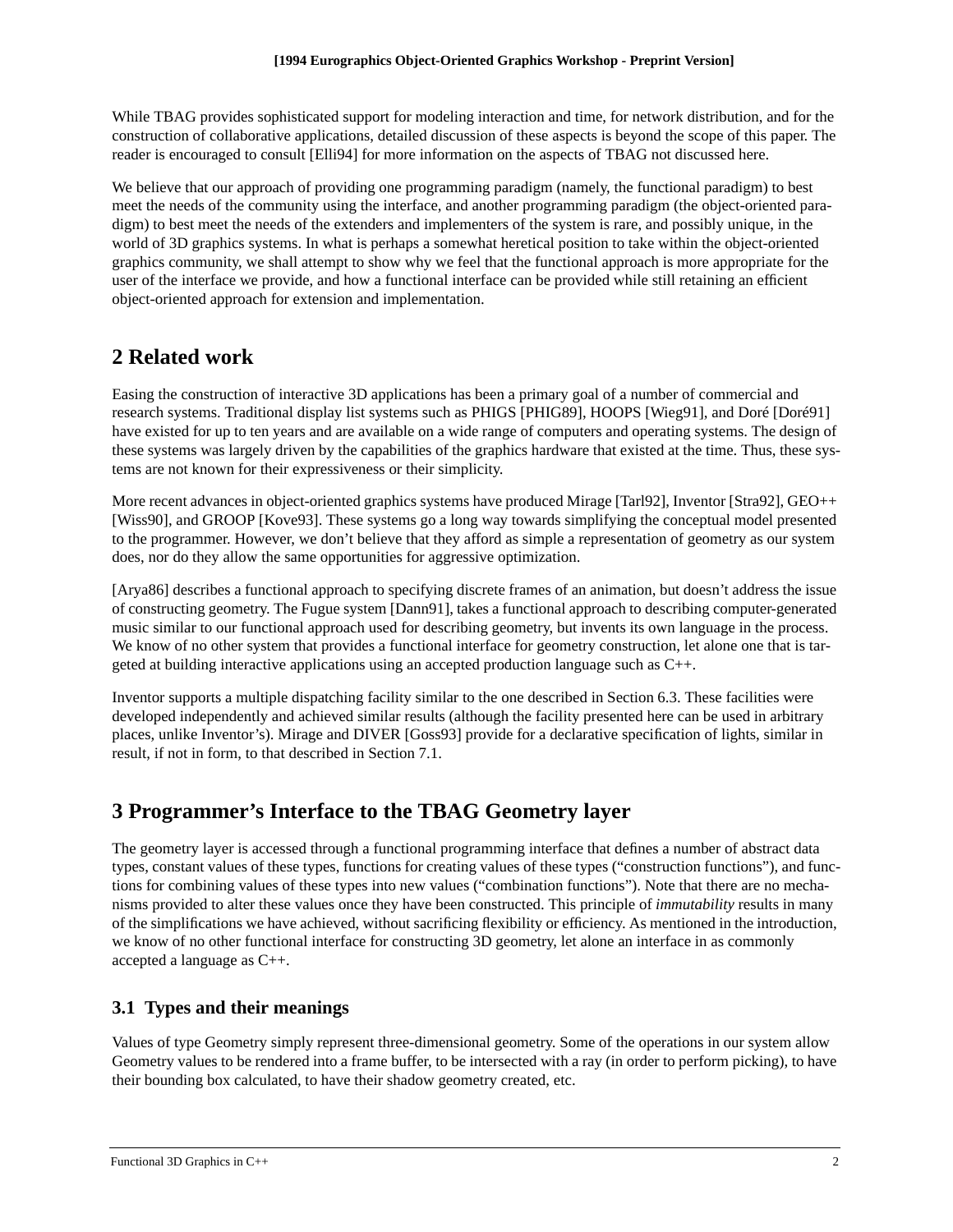When a value of type Attributer is applied to a Geometry value, a new Geometry value is created attributed with the Attributer. For example, if we attribute a cube geometry with the Attributer edges\_on, the resulting geometry will be a solid cube with visible edges. The attribution operation is further discussed in Section 3.4.

Values of type Transform represent a geometrical transformation that can be applied to Geometry values to create a transformed geometry value. Unlike most systems, ours does not require Transforms to have a 4x4 matrix representation – in fact, the internal representation is completely hidden from the programmer. This allows our system to be extended to include new types of transformations, such as deformations, that cannot be represented as a 4x4 matrix.

In addition to Geometry, Attributer, and Transform, the system also provides types such as Color, Point, Vector, Axis, Quaternion, etc. From the point of view of the application programmer, types do not have a subclassing or inheritance relationship with other types. This is unlike most object-oriented graphics systems, and the reason for this will be explained in Section 4.3.

#### **3.2 Constant values**

Following are some declarations of constant values of various types. (TBAG is fully accessible through C++, and all of the examples in this paper are given in  $C_{++}$ .)<sup>3</sup>:

```
extern Geometry& cube;
extern Geometry& sphere;
extern Geometry& line_segment;
extern Color& red;
extern Attributer& invisible;
extern Transform& identity trans;
extern Point& origin;
extern Vector& x vector;
```
Note that C++ references (denoted by the ampersand) are used for most of the values. We find this preferable to using pointers. (Additionally, pointer values cannot be used with overloaded operators in  $C_{++}$  – a facility we make considerable use of.)

New values are created either by using a construction function or a combination function, as described below.

#### **3.3 Construction Functions**

Here are C<sup>++</sup> declarations for a few construction functions:

```
// Color creation
extern Color& rgb color(float r, float g, float b);
extern Color& hsv_color(float hue, float saturation, float value);
// Vector creation
extern Vector& rect vector(float x, float y, float z);
extern Vector& spherical vector(float theta, float phi, float rho);
// Axis creation
extern Axis& axis along vector(Vector& vec);
// Transform creation
extern Transform& xlt(float x, float y, float z); // translation
extern Transform& scale(float x, float y, float z); // non-uniform scaling
extern Transform& rot(Axis& axis, float angle); // rotation
extern Transform& rot from quat(Quaternion& quat); // rotation
```
<sup>&</sup>lt;sup>3</sup>The geometry interface is also completely accessible through standard C, with the exception of the overloaded operators + and  $\star$ , for which other functions must be substituted.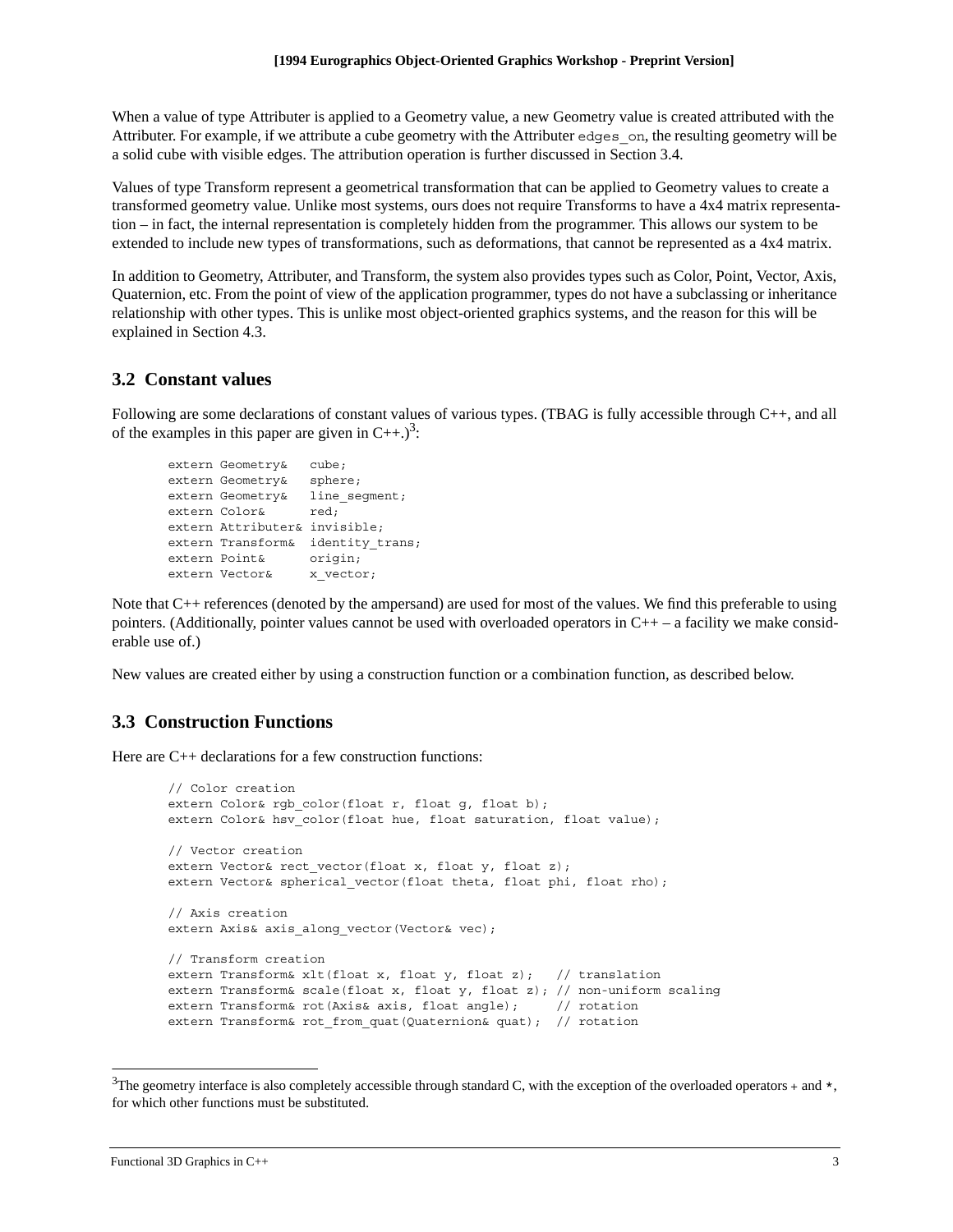```
// Attributer creation
extern Attributer& front_color(Color& col); // create a front coloring Attributer
extern Attributer& model_xform(Transform& xf); // create a modeling transform Attributer
// Geometry creation
extern Geometry& stroke_text(char *text, Point& position,
                            Vector& horizontal vec, Vector& vertical vec);
extern Geometry& regular polygon(int num sides);
```
Note that there are often multiple ways to construct values of a given type. For instance, a Color may be created by specifying either RGB values or HSV values, a Vector may be created by specifying either Cartesian coordinates or spherical coordinates, etc. The internal representation of the values is completely hidden from the programmer.

#### **3.4 Combination Functions**

The geometry layer of TBAG derives much of its expressiveness from the way in which values may be combined to create new values. The two primary combination functions provide *aggregation* and *attribution*:

```
extern Geometry& operator+(Geometry& left, Geometry& right);
extern Geometry& operator*(Geometry& geo, Attributer& attr);
```
The "+" operator allows two Geometries to be combined into a new Geometry, and the "\*" operator allows an Attributer to be applied to a Geometry and result in a new Geometry. Some examples:

```
cube + line segment + cone // combination of cube, line segment, and cone
cube * front color(red) // a red cube
cube * model xform(xlt(1,1,1)) // a translated cube
cube * front color(red) * model xform(xlt(1,1,1)) // a translated red cube
// a translated, rotated red cube
cube * front color(red) * model xform(xlt(1,1,1))
                       * model_xform(rot(y_axis, pi/4)
```
Since attributing Geometry with a color or with a modeling transformation is such a common operation, we provide additional overloadings for "\*" that allow a Color<sup>4</sup> or a Transform to be specified directly, rather than forcing them to be turned into Attributer's. This allows the last example to be rewritten as a more manageable:

cube \* red \* xlt $(1,1,1)$  \* rot(y axis, pi/4)

Notice how these operations may be chained, and they compose as one would expect.

#### **4 Design Principles Underlying the Interface**

The above section described the interface to our system, without discussing any of the issues that influenced our design choices. Here we discuss these issues, and attempt to convey why we think the functional approach to specifying geometry is more concise, comprehensible, and amenable to optimization than other approaches we have seen, while retaining the useful flexibility that other systems possess.

#### **4.1 Immutability of Values**

One of the most important aspects of our system is that operations on values always construct new values, rather than altering existing values. Thus, cube  $*$  red does not change the color of cube to red, rather it creates a new geome-

<sup>&</sup>lt;sup>4</sup>In fact, the overloading of \* on applying a Color to a Geometry results in setting the front color, back color, line color, and text color.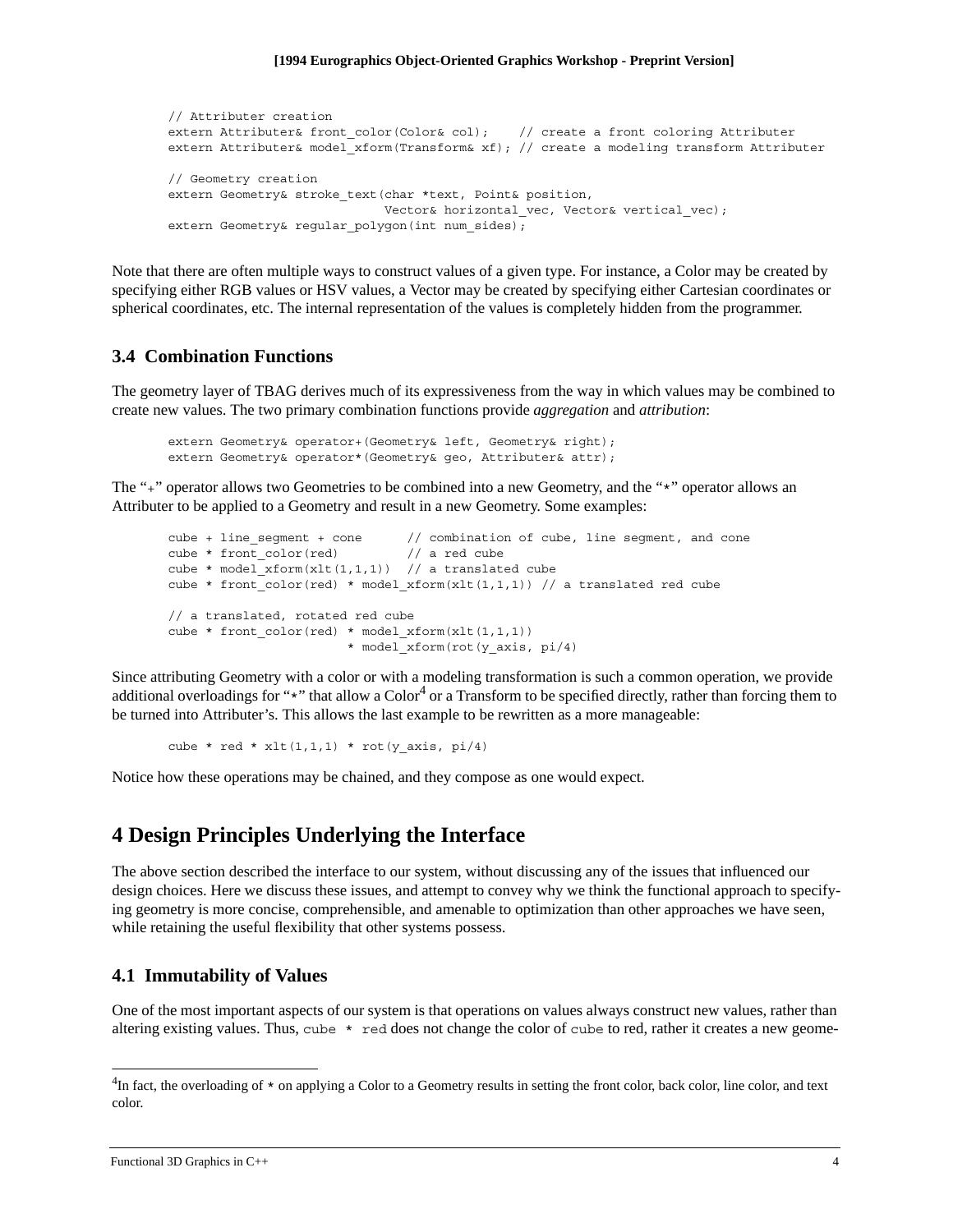try that represents a red cube. This is a key feature of the functional programming paradigm - values are constructed, not altered.

We say that our values are *immutable* in that, once constructed, there is no way to alter them. Thus, unlike most object-oriented graphics systems, these values are not "objects" in the traditional sense – they do not have mutable state nor do they have the corresponding methods to alter that mutable state. While at first this may seem like a debilitating restriction, we shall see in Section 5 why this is not the case. In fact, we shall see how this approach allows programs to be more succinct, more comprehensible, more amenable to both multithreading and aggressive optimization techniques, and provide straightforward support for network distribution. This approach may also introduce major concerns about efficiency. We shall show how our implementation overcomes these concerns.

#### **4.2 Simplicity and Efficiency for Multithreaded Applications**

Many multithreaded or re-entrant software systems become considerably more complex when they start having to deal with issues of mutual exclusion and locking around critical code sections in order to maintain a consistent shared state. In addition to the complexity of adding code to ensure consistency, such code also tends to decrease the level of concurrency achievable in such systems, since all other threads are locked out while one thread is in a critical section of code.

The functional approach of producing immutable values considerably simplifies the writing of multithreaded code that manipulate such values. Since the values are immutable, any number of threads can simultaneously access the same value without any fear of inconsistency or corruption. As a result, very high levels of concurrency may be achieved.

#### **4.3 To Subtype or Not To Subtype?**

We mentioned earlier that the programmer is not exposed to any subtyping or inheritance relationships between the types available in the system. Subtyping of an interface, when used properly, has the effect of extending the set of methods (protocol) available. From the point of view of the TBAG application programmer, subtyping is not useful, because all of our values are immutable (so they needn't have methods that alter their properties), and because they are all capable of responding to the base protocol defined by the abstract type itself. Moreover, introducing subtypes encourages the introduction of functions and methods that can only operate on values of that subtype, thus making the interface less general. Our approach of not exposing subtyping increases the amount of information hiding or encapsulation in the system, bringing along the accompanying well-known benefits of information hiding.

Clearly, however, subtyping is a useful tool to be taken advantage of when it comes to extending a system. It is desirable to re-use as much interface and implementation as is possible. So how do we provide this advantage and still not expose subtyping to the programmer? The answer lies in our insistence on a strong separation between the needs of the application programmer and the needs of the system extender. We believe that with any successful system, while extensibility has to be straightforward, it is not as important as usability for the user who is not interested in extending the system. Thus, a system should not complicate the programmer's model for the sake of the extender. A successful system will have a large community of users, the majority of whom do not extend the system, while a minority do extend the system.

To be consistent with this separation, we do not expose the programmer to any subtyping or inheritance relationships, but the system extender does have access to this information, and can do his or her own further subclassing when appropriate, thus re-using both interface and implementation.

#### **4.4 Leveraging of Programming Language Facilities**

As a design principle, we leave support for generally useful facilities to the host programming language wherever possible, thus distilling geometry support into as simple a form as possible, while allowing great flexibility and ease of expression. Consider creating a rectangular block with a ball on top of it, and having this geometry parameterized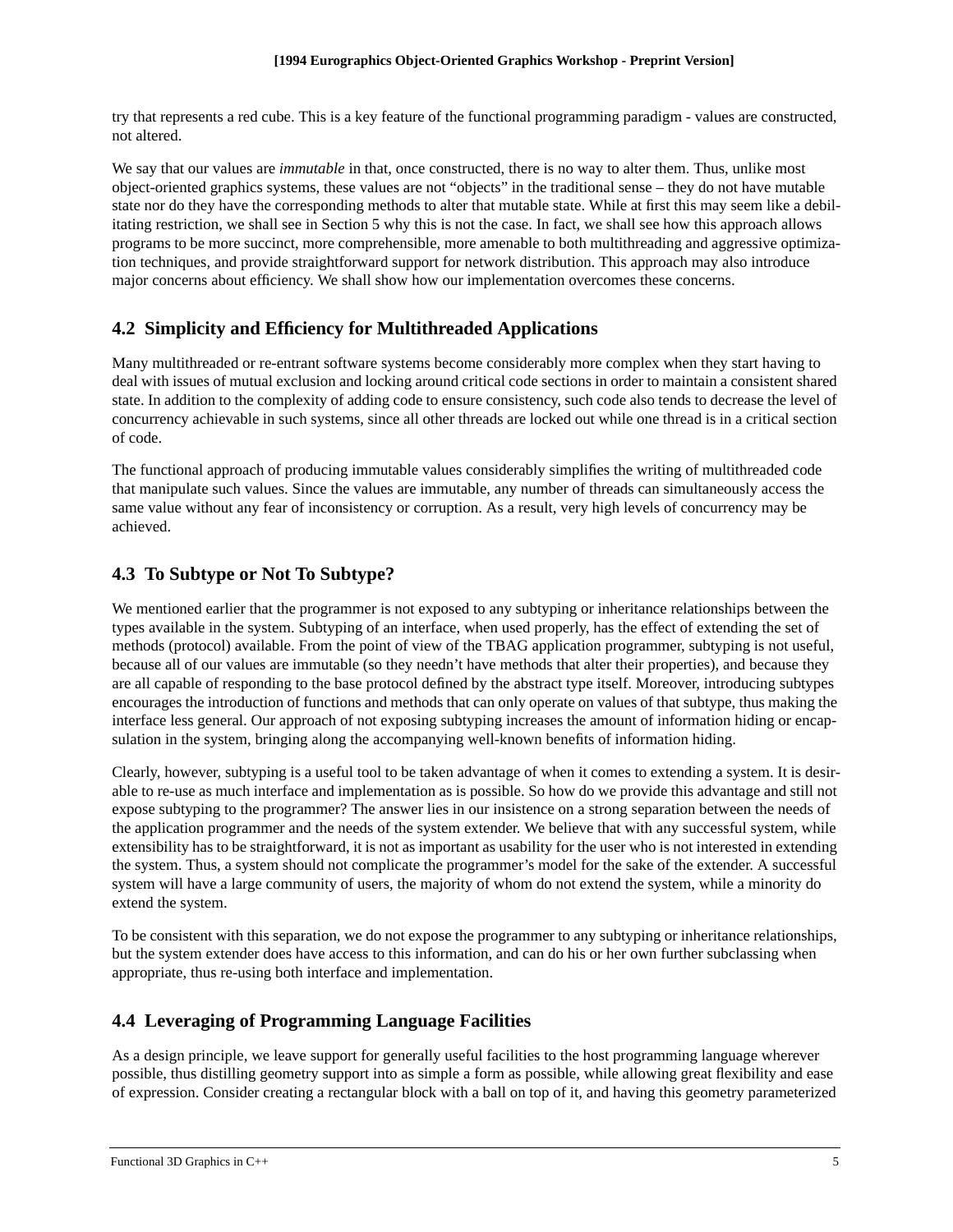by the color of the ball and the transformation that gets applied to the entire geometry. Rather than introducing a new mechanism into our system that allows for the parameterization of geometry, such as PHIGS structures or Inventor Node Kits, we simply use functions that may be defined in the host language (in this case,  $C_{++}$ ):

```
Geometry&
block_with_ball(Transform& xform, Color& color)
{
   return (cube * scale(1,4,1) * color // appropriately colored cube
         + sphere * xlt(0,2,0) * yellow) // + yellow sphere
         * xform; // all transformed by xform
}
```
We now have a standard  $C_{++}$  function that represents the desired parameterized geometry.

#### **4.5 Expressiveness of the Interface**

As a measure of expressiveness, it's useful to compare how one would achieve a comparable result through a number of different systems. Consider creating a geometry that consists of a cube with edges turned on and a blue sphere, all of which are designated as unpickable. In TBAG, this would be expressed quite naturally and succinctly as:

(cube  $*$  edges on + sphere  $*$  blue)  $*$  unpickable  $(1)$ 

Note that in this expression, we specify *what* the geometry is, rather than specifying *how* to draw it.

In a traditional graphics system, like PHIGS, Hoops, or Doré, the Geometry in (1) would be expressed roughly as:

```
push pickability
set unpickable
push current edge flag
set edges on
execute cube
pop current edge flag
push current color
set color to blue
execute sphere
pop current color
pop pickability
```
Aside from being quite verbose, this latter expression forces the programmer to think in terms of a machine model of a graphics context and forces a description of *how* to draw the geometry.

The newer crop of object-oriented graphics systems, such as Inventor, GEO++, and GROOP, would express the Geometry (1) more like:

```
c = new Cube;c->set_edges_on(True);
s= new Sphere;
s->set_color(Blue);
q = new Group;q->add(c); \frac{1}{q} add the cube to the group
g->add(s); // add the sphere to the group
g->set pickable(False); // make the entire group unpickable
```
While this is considerably more understandable than the PHIGS style, it is still quite verbose and less comprehensible when compared with TBAG's expression of the geometry. It also leaves less room for the implementation to transparently perform geometry optimizations.

Why is TBAG so much more succinct and expressive than other systems? One aspect of the answer is that we don't have to worry about being able to edit geometry. All of the other cited systems have mechanisms that allow the edit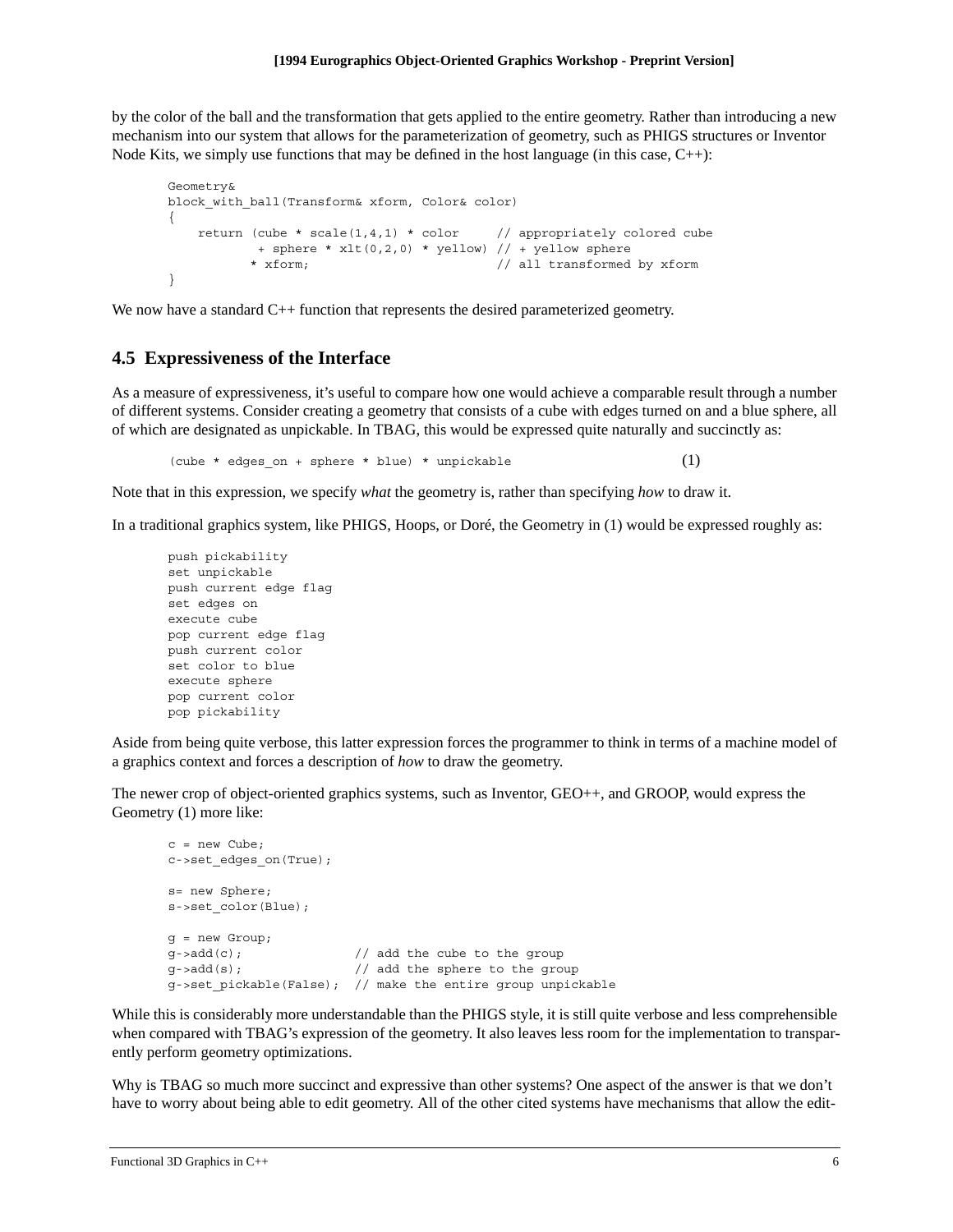ing of geometry, and this introduces considerable complexity into the entire interface. Another aspect of the answer is that our use of the syntactic features available in C++ make expression of Geometry quite natural.

#### **5 Integration of the Geometry Layer into TBAG**

The description of the geometry construction interface above focuses on creating static geometry values. A reader would be reasonably concerned about how this interface, with immutable values and no editing facilities, could be used to construct interactive, animated geometry. This section addresses that concern by describing the TBAG system itself. TBAG is a client of the Geometry-specific layer, and addresses issues that would be experienced by any system that built on top of the interface described above. TBAG provides mechanisms that let one express *time-varying* (i.e., animated and/or interactive) geometry in ways virtually identical to expressing static geometry values. We provide a very brief description of the facilities available in TBAG for doing this. The reader is encouraged to consult [Elli94] for more information.

TBAG is based on a very efficient local-propagation constraint solver, that, although it is by no means completely general, can solve an interesting and very useful subset of constraint problems. TBAG exposes the notion of a *constrainable*, which is an entity that may be involved in a constraint relationship. Constrainables are parameterized according to the type of the value they hold, and this type parameterization is expressed with C++ templates. There is a primitive Real-valued constrainable called Time that represents absolute time in seconds, and it may be used in constructing other constrainables. Some examples:

```
// cone rotating about the Y axis by 1 radian per second
Constrainable<Geometry&> geo = cone * rot(y_axis, Time);
// Pulsating block with ball whose hue is determined by Time, and whose
// scale is determined by the absolute value of the sine of Time. This makes
// use of the function we defined in Section 4.4.
Constrainable<Geometry&> geo =
  block with ball(uniform scale(fabs(sin(Time))), hsv color(Time, 1, 1))
// Constrainables may be parameterized as other types as well. Here, we construct
// a time-varying Point whose θ and φ are time-varying.
Constrainable<Point&> pt = spherical_point(Time, Time * 0.164, 1.0)
```
Note that many of the value construction functions that we saw in Section 3.3 are being used with constrainables as arguments. Even block with ball, a function defined by an application programmer, is being used with constrainables. How does this work in a statically typed language like C++? TBAG provides a tool that processes header files and creates overloaded versions of the functions in the header files. These overloaded versions are chosen by the C++ compiler if constrainables are provided as arguments to them. This tool allows sets of functions that were written without TBAG in mind to be used from TBAG, with TBAG constrainables.

In addition to being able to be expressed in terms of Time, constrainables may be put into constraint relationships with other constrainables. The system maintains the constraint, even when the contents of one of the constrainables involved in the relationship changes. This is accomplished via the "assert" function. Some examples:

```
Constrainable<Transform&> xf1;
Constrainable<Transform&> xf2;
// Assert that the combination of xf1 and xf2 is the identity transformation.
// This guarantees xf1 and xf2 to be inverses of each other.
assert(xf1 * xf2 == identity trans);
// Create a geometry of two blocks with ball's, where one always has the
// inverse transform of the other.
Constrainable<Geometry&> qeo = block with ball(xf1, red) +
                              block with ball(xf2, blue);
// Give xf1 an interesting trajectory. Because of its relationship to
```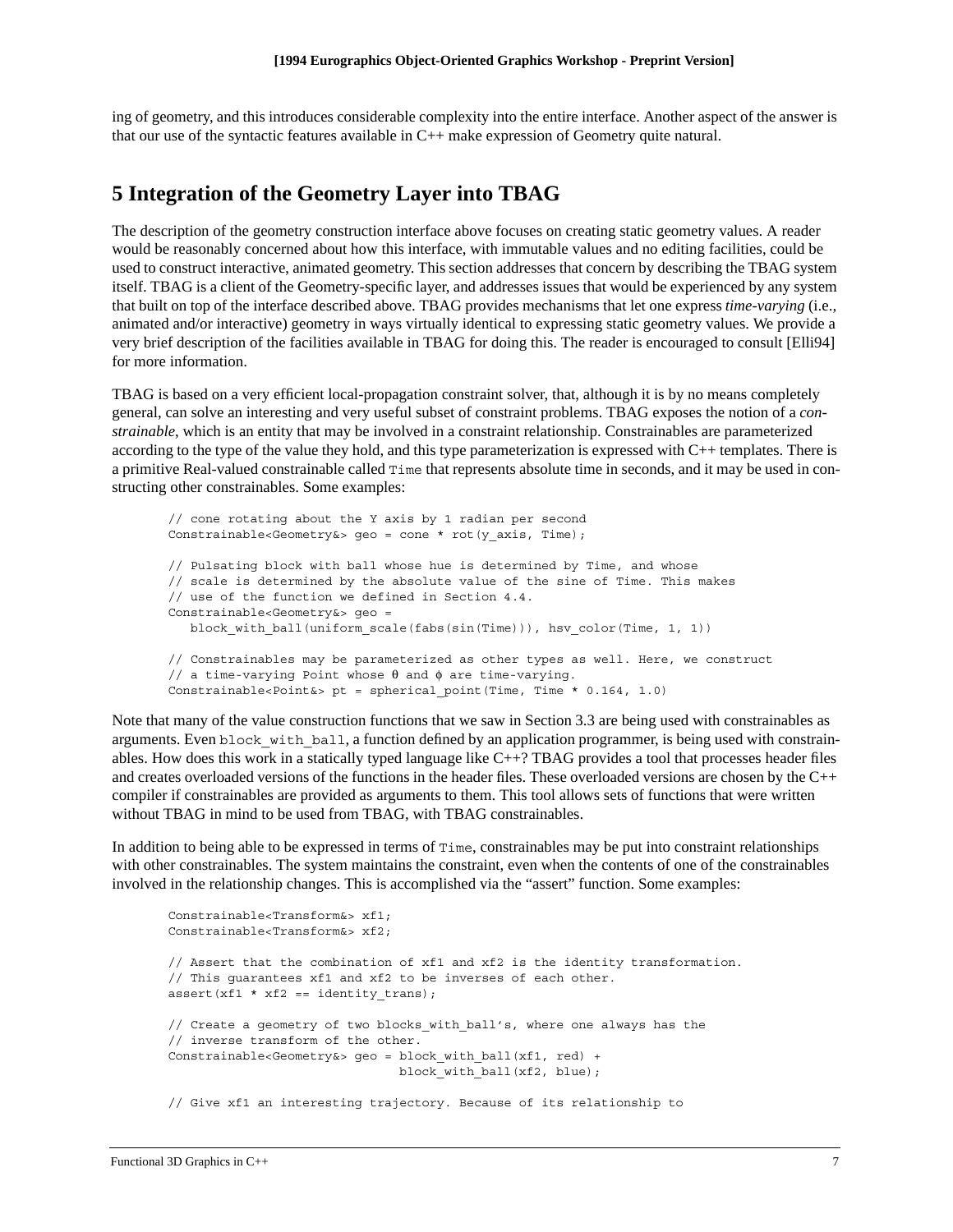```
// xf1, xf2 will automatically get the inverse trajectory, and thus both
// block with balls in geo will start moving.
assert(xf1 == rot(y axis, Time) *uniform scale(fabs(sin(Time)) *
              xlt(sin(Time), cos(Time * 3.0), sin(Time * -7.0))
```
Interaction is specified in much the same way as animation. The mouse, for instance, is abstracted as a time varying Point2D-valued constrainable. Asserting a constraint between the position of a geometry and the mouse constrainable causes the geometry to move when the mouse moves. Discrete events (for instance, a mouse button press) are modeled by retracting some constraints and asserting others. For instance, when a mouse button is released, the constraint tying the geometry to the mouse can be retracted, and a constraint tying the geometry to its current position will be asserted.

These techniques for expressing relationships between different program entities, and the relationship between different entities and time, frees the programmer from having to concern himself with any notion of flow control. He does not need to write an animation loop, nor does he need to receive timer events or mouse motion events, he simply expresses relationships for the system to maintain.

Hopefully these examples make the point that the features available for constructing static geometry are available for creating interactive, animated geometry as well. Because of our approach, we do not need the editing facilities that most graphics systems provide (these are the same editing facilities that make the systems considerably more complex). For example, rather than replacing a transform within a hierarchical structure to affect animation, we simply express the animation up front, and the system conceptually creates an entire new geometry value at each frame. (It's important to realize that this construction of an entire new geometry value at each frame is purely conceptual. The actual implementation is smarter than that.)

#### **6 Implementation of the Interface**

We now turn our attention to how the interface described in the preceding sections is implemented. Remember that none of what we discuss here is visible to the application programmer. The primary implementation concept for the geometry layer of TBAG, from which most of the other implementation concepts flow, is that of *rendering*. When we speak of rendering, we mean in it in the broadest possible sense. Rendering refers to the processing of a geometry value in order to achieve some result. As mentioned earlier, we use rendering to draw geometry values into a frame buffer, perform ray intersection, extract bounding boxes, etc.

There is a single function, declared as

extern void render geometry in context(Geometry& geo, Context& ctx);

that embodies all the rendering possibilities we are faced with. The specific action taken by render geometry in context is dependent upon the specific types of geo and ctx.

To understand how this single function can be used to control all rendering possibilities, one must understand how Geometry and Context values are created and represented in the system, and how the multiple dispatching facility operates. The following sections discuss these issues, as well as the memory management techniques that we use to make our approach feasible, some non-obvious techniques that make good use of available computational power, and some geometry-specific optimizations we are able to perform because of the approach we take.

#### **6.1 Representation of Geometry values**

Let's consider how geometry values are represented in the system. There is a class hierarchy extending from the Geometry abstract class that embodies all forms of geometry that may be created in the system. Here is a partial view of this hierarchy: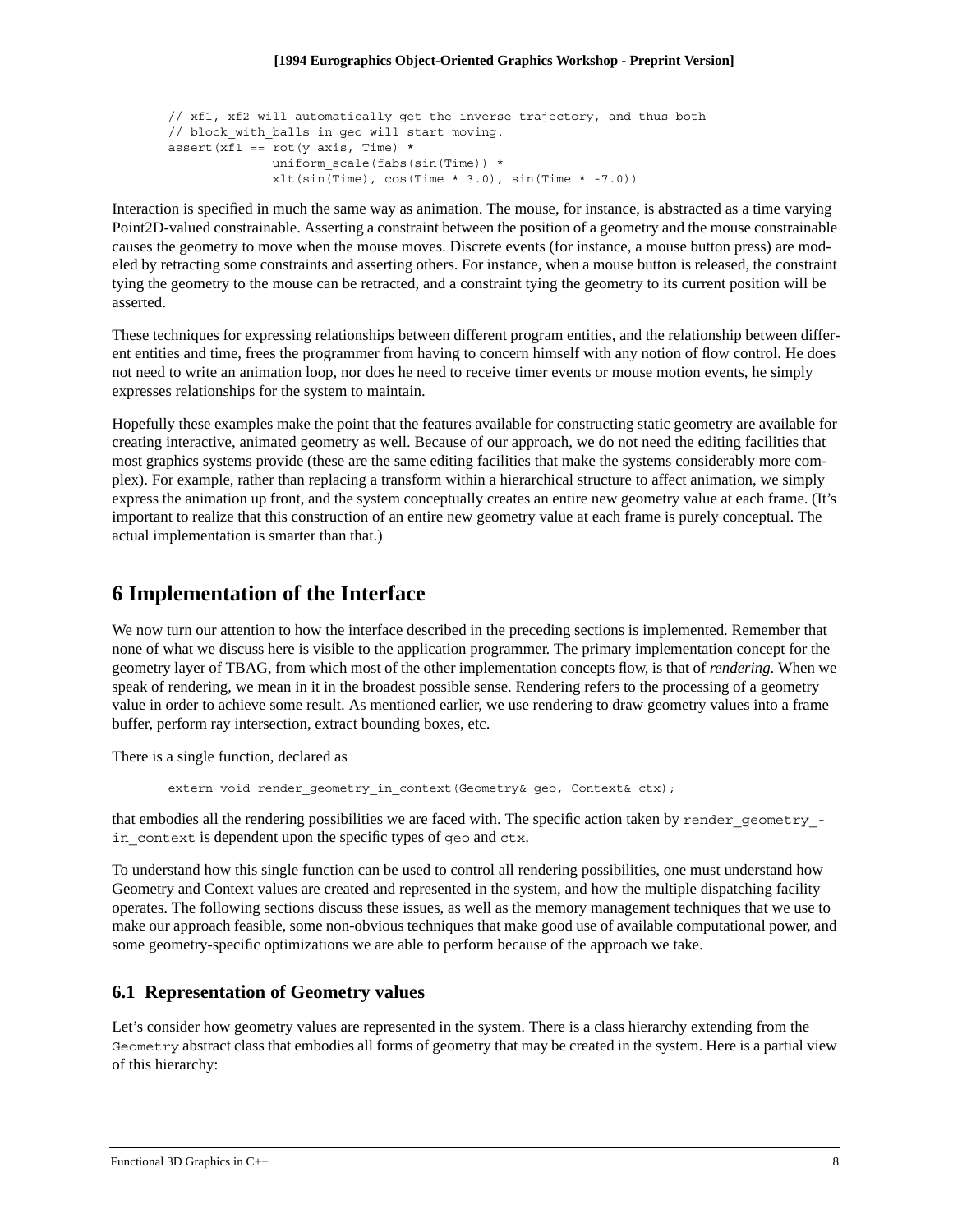

**Figure 1. Partial class hierarchy for the** Geometry **type**

Remember, as discussed in Section 4.3, that this hierarchy is not visible to those programming in TBAG. It is visible solely to implementers and extenders.

As an example of how a Geometry value gets created, consider the combinational operator "+" (discussed in Section 3.4) applied to two Geometries to create a new Geometry. + is defined as:

```
Geometry&
operator+(Geometry& left, Geometry& right)
{
    return *new Gunion(left, right);
}
```
and the Gunion subclass is defined as:

```
class Gunion : public Geometry {
 public:
    Gunion(Geometry& 1, Geometry& r) : left(1), right(r) {}
    DECLARE TAG(Geometry);
    Geometry& left;
    Geometry& right;
};
DEFINE TAG(Gunion, Geometry);
```
There are a few items to take note of here:

- Generally, construction and combination functions return references to new instances of Geometry subclasses.
- The DECLARE TAG(Geometry) and DEFINE TAG(Gunion, Geometry) declarations are used to provide runtime type information. The reason for this will be described further in Section 6.3.2.
- Note that there are no methods defined on our Gunion class. All interesting functionality will be provided via methods selected by multiple dispatching.
- The Gattr subclass shown in the figure is similar to the Gunion subclass, but represents attribution, and is constructed via the \* operator on a Geometry and an Attributer.

#### **6.2 Contexts and their representation**

A "context" is a program entity that accumulates state during the processing (traversal) of a Geometry value. The system contains a number of different context types, each specialized for a different type of "rendering". Here is a partial class hierarchy: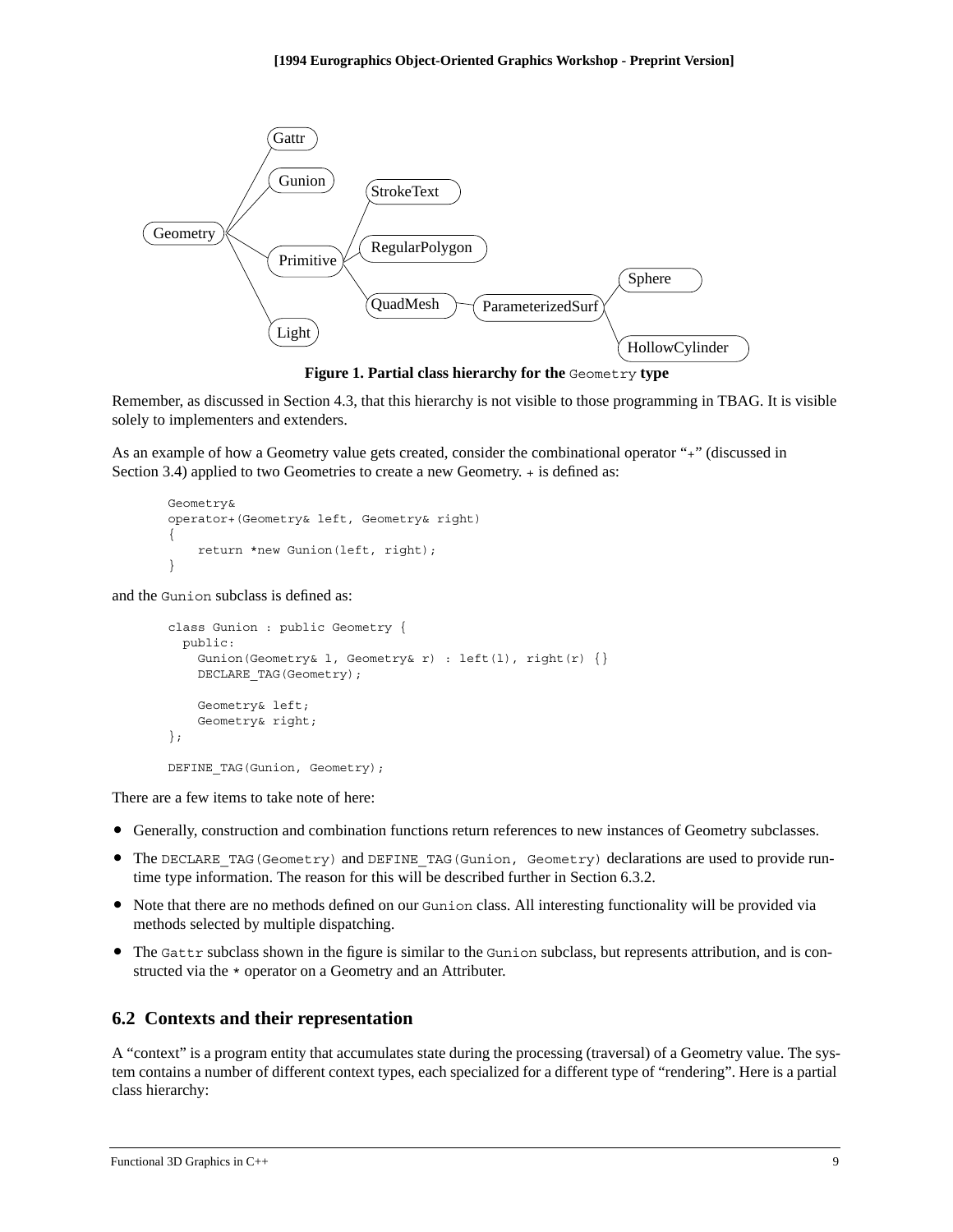

**Figure 2. Partial class hierarchy for the** Context **type**

A few notes:

- **•** A BBoxCtx calculates the bounding box of the Geometry that's rendered into it.
- An XglDrawingCtx is a subclass of DrawingCtx, and uses SunSoft's XGL immediate mode 3D graphics library [XGL92] to do the rendering into a frame buffer. Other subclasses may be added to use alternate 3D rendering engines.
- There are a couple of different approaches for picking. One uses the underlying hardware support (accessible through XGL), while the other does ray-intersection based picking. In our experience, ray intersection picking is both faster and is capable of providing more complete results, including surface intersection point and normal.

The representation of a Context includes member data reflecting the current state of the Geometry traversal. For instance, the BBoxCtx is expressed roughly as:

```
class BBoxCtx : public Context {
 public:
    DECLARE TAG(Context);
    ...
    void swallow bounding box(BoundingBox& bbox);
    BoundingBox *current_bbox;
};
DEFINE TAG(BBoxCtx, Context);
```
The swallow bounding  $box()$  method updates current bbox to include the specified bounding box. When traversal of a Geometry is complete, current\_bbox holds the Geometry's bounding box.

#### **6.3 The Multiple Dispatching Facility**

#### **6.3.1 Why we need multiple dispatching**

The function render geometry in context works by *multiply dispatching* off of its two arguments, geo and ctx. Multiple dispatching (sometimes referred to as *multiple polymorphism* or *multi-methods*) allows the code that actually gets selected to be executed (the "method") to be dependent upon the run-time types of two or more arguments of the "generic" function that was invoked. We borrow this terminology from CLOS, the CommonLisp Object System [Keen89]. The "generic" function being discussed here is render geometry in context.

 $C_{++}$  supports only single dispatching, meaning that, given a virtual function func, the expression

obj->func(arg)

selects the particular func method to be executed based solely upon the run-time type of  $\infty$ . The run-time type of arg can play no part in determining which func gets selected. In TBAG, render geometry in context must choose the particular method to execute by taking into account the run-time types of both geo and ctx.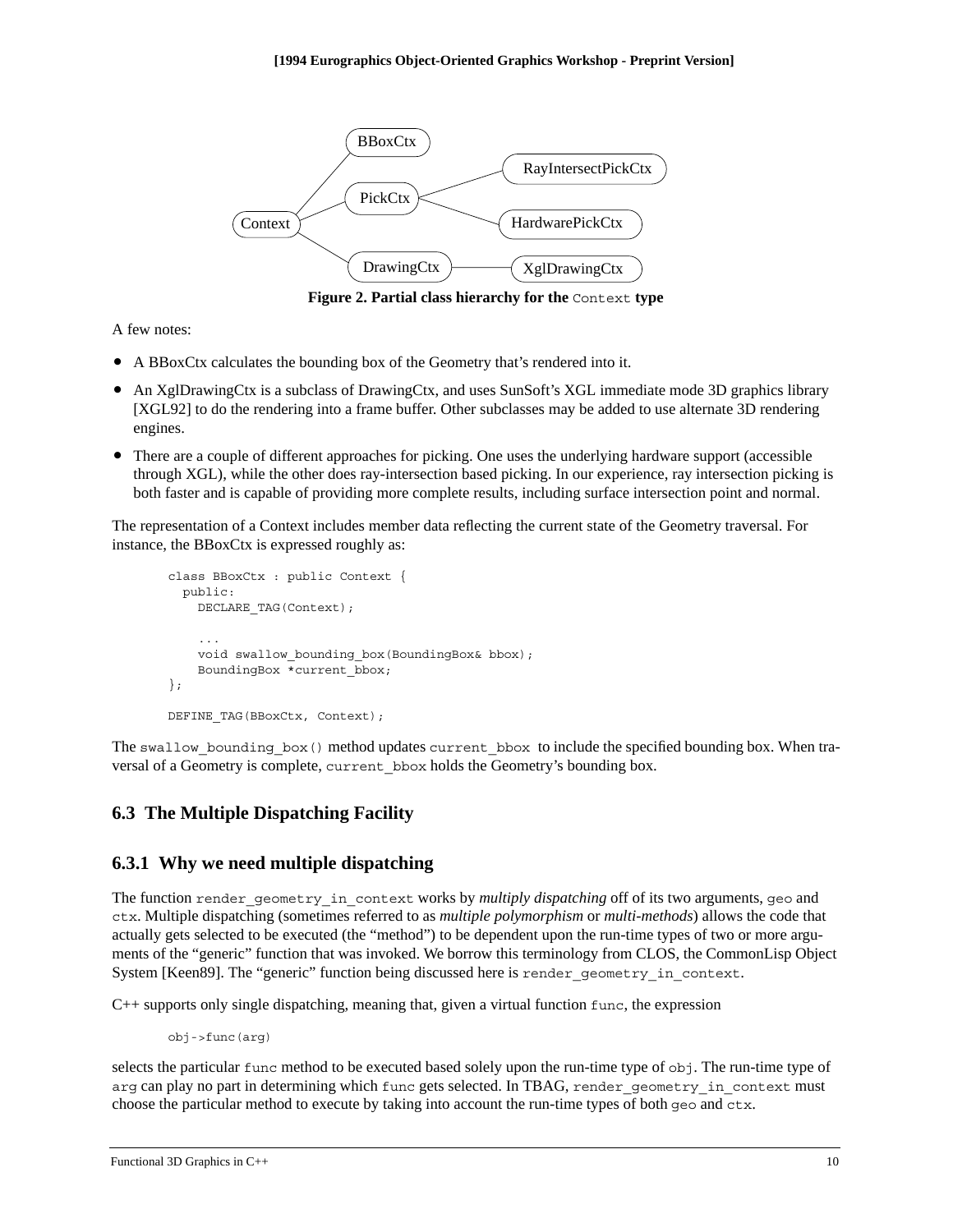Multiple dispatching is essential for TBAG to be able to be a truly extensible system. An extender of the system needs to be able to add both new Geometry subclasses and add new ways in which Geometry gets rendered (i.e., add new Context subclasses). If we only supported single dispatching, then we would either have to define our Geometry abstract class to have a member function per type of rendering we wanted to support:

```
class Geometry {
 public:
    virtual void render to xgl(XglDrawingCtx& ctx) = 0;
    virtual void render for bbox(BBoxCtx& ctx) = 0;
       ...
};
```
Or we would have to define our Context abstract class to have a member function per type of geometry subclass we wanted to support:

```
class Context {
 public:
   virtual void render gunion(Gunion& geo) = 0;virtual void render stroke text(StrokeText& geo) = 0;
    ...
};
```
Both of these alternatives are completely unacceptable for a truly extensible system, since, in C++, it is impossible to add methods to an existing abstract class without altering header files and recompiling the entire system. So, we have created an efficient multiple dispatching facility that we use throughout the system.

Contrast this approach to extensibility with those offered by most other graphics systems. Most other systems only allow the introduction of new primitives and (occasionally) attributes via the subclassing of existing primitives and attribues. It is generally not possible for a system extender to add in a new type of operation.

We use multiple dispatching for more than just the render geometry in context generic function. For example, compose\_transforms takes two Transforms and composes them, returning a new Transform whose representation is dependent upon the argument's run-time types. For example, a rotation composed with a rotation yields another rotation, while a rotation composed with a scale returns a Transform represented by a 3x3 matrix. compose transforms determines which method to invoke by multiply dispatching off of its two arguments.

Additionally, we use multiple dispatching to control the processing of attributes in contexts. For instance, the processing of a color may be ignored in a ray-intersection context, but must be honored in an XGL rendering context.

#### **6.3.2 Type tags**

Since standard C++ doesn't currently expose any facility for portably retrieving run-time type information (RTTI), we need to provide our own facility for generating and accessing such information, in a portable fashion. The DECLARE TAG(AbstractClass) and DEFINE TAG(Class, ParentClass) macros used in conjunction with class definitions provide a per-class static "tag" that is unique across all tags declared to be part of AbstractClass. It also informs our run-time type facility that ParentClass is the most direct ancestor of the class in which the declaration is being made. In our implementation, the tag is simply a small integer. The static method static\_tag() may be invoked on the class itself to retrieve the type tag of the class, while the method  $\text{tag}$  () may be used to retrieve the type tag of an object. Thus, to check if an object is of type Gunion, we could say:

Boolean is gunion = (Gunion::static tag() ==  $obj$ ->tag());

We need to supply Parent Class to the DEFINE TAG macro in order for multiple dispatching to correctly reflect inheritance relationships amongst classes. As another example of the use of these macros, consider the declaration of the Sphere class, pictured in the class hierarchy in Figure 1.

```
class Sphere : public ParameterizedSurf {
 public:
```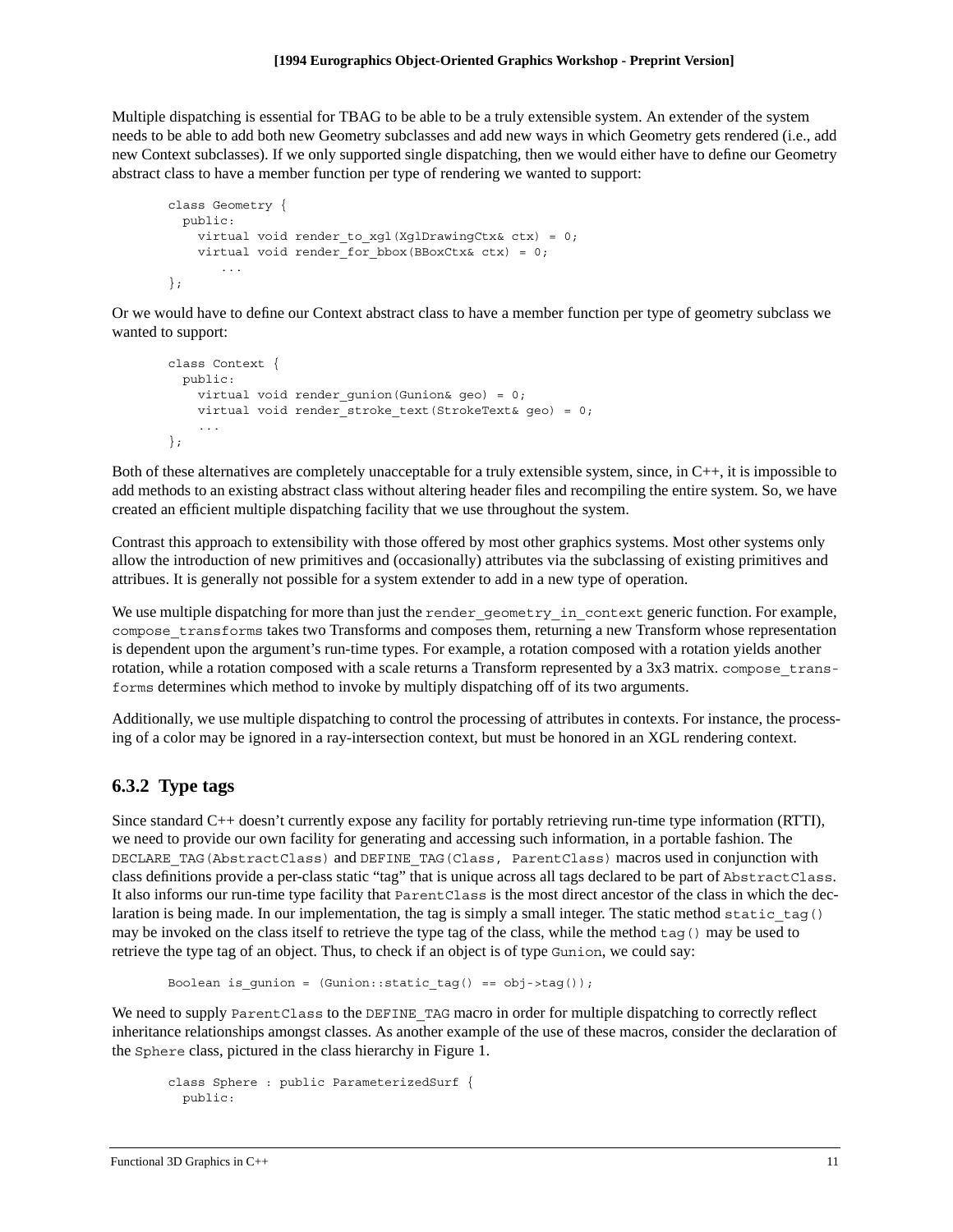```
DECLARE TAG(Geometry, ParameterizedSurf);
};
DEFINE TAG(Sphere, ParameterizedSurf);
```
Note that our inheritance specification currently supports only single inheritance. We have yet to find a requirement for multiple inheritance in our system, and multiple inheritance is a facility whose usefulness has been called into question many times in the past.

It's regrettable that we need to specify inheritance and declare tags at all, since this information is already known to the C++ compiler. However, as mentioned before, there is no portable way to access this information, thus we need to duplicate the information. Even more unfortunately, the proposed  $C++$  extensions for run-time type identification [Stro92] do not provide all of the information that we need to support multiple dispatching (specifically, information about inheritance relationships is not accessible).

#### **6.3.3 Registering Methods**

In order for multiple dispatching to do the work we want it to do, we need to register methods to be executed with particular subclasses. We do this via the REGISTER\_DOUBLE\_DISPATCH\_METHOD macro. For instance, to register a method that extracts the bounding box out of a Sphere, we use:

```
REGISTER_DOUBLE_DISPATCH_METHOD(render_geometry_in_context,
                                BboxCtx, Sphere,
                                render sphere into bbox ctx);
```
A few comments:

- The first argument, render geometry in context(), is the generic function that this method is being registered for. It has been declared as a generic function elsewhere.
- Method registration occurs at system initialization time, prior to any generic functions being invoked.
- render sphere into bbox ctx is most appropriately thought of as a member function of both the BboxCtx class and the Sphere class, and should have the same access privileges that actual member functions of these classes have. However, since C++ does not recognize these methods as member functions, we need to define our classes such that instance data is declared public:, thus allowing these methods access to that data. This is why Gunion's left and right data members were declared public in Section 6.1.

The render sphere into bbox ctx function may be defined as:

```
static void
render sphere into bbox ctx(Sphere& geo, BboxCtx& ctx)
{
   // sphere's are always unit dimensioned.
   ctx.swallow_bounding_box(unit_bounding_box);
}
```
#### **6.3.4 The Method Table and Inheritance**

Conceptually, registering double dispatching methods on the render geometry in context() generic function fills in a two-dimensional table of methods, with one axis representing the specific Geometry subtype and the other axis representing the specific Context subtype.<sup>5</sup> The method table may be sparsely populated, in that methods may

 ${}^{5}$ In fact, our multiple dispatching facility is not restricted to just two dispatching arguments. A generic function that dispatched off of three arguments would conceptually have a 3D volume of methods.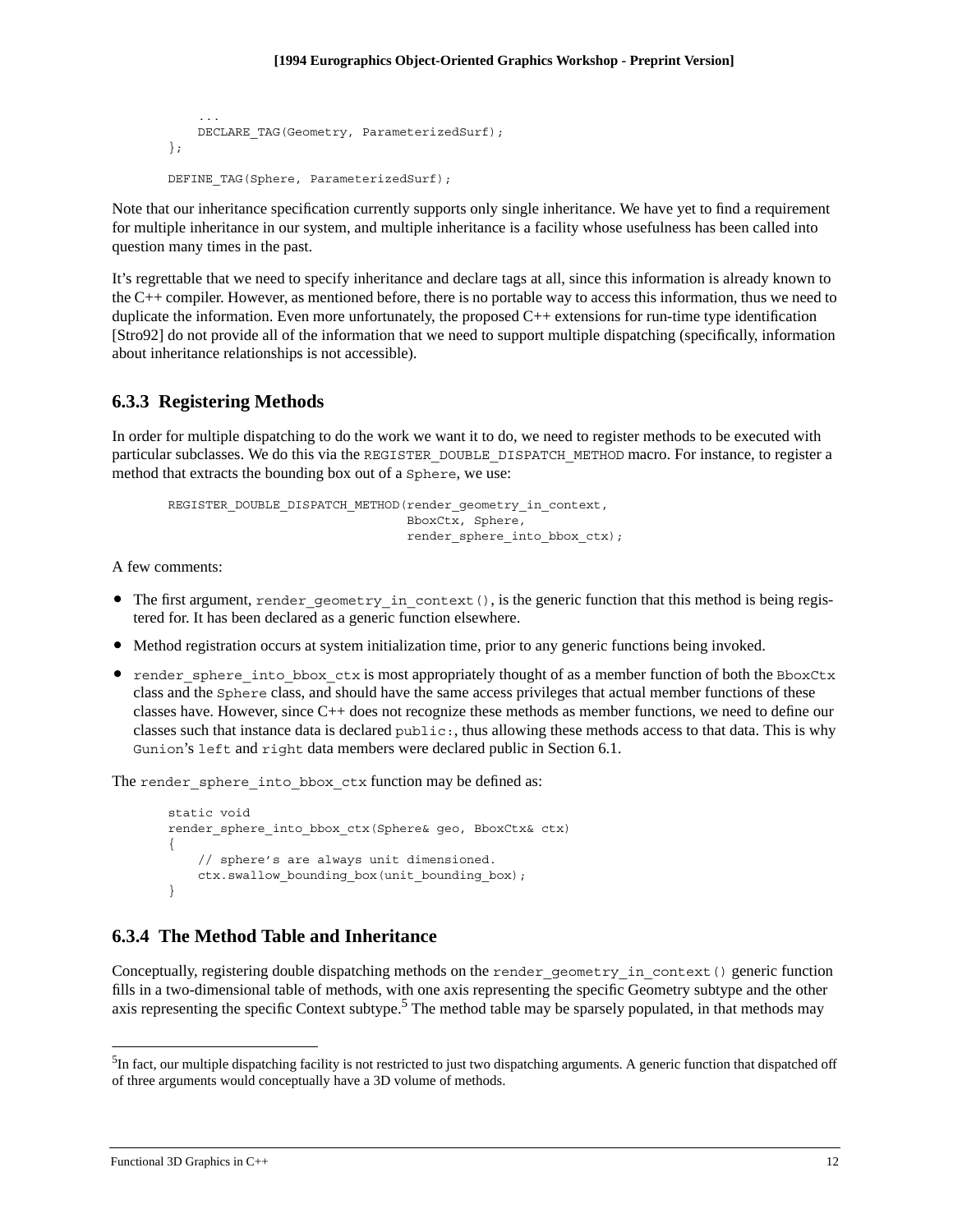not have been registered for every combination of argument types. It is the inheritance mechanism that determines which method to call if an empty table cell is reached by the dispatching facility. Consider the following simplified method table:

|            | R. | $\mathbf{C}$ |  |
|------------|----|--------------|--|
|            |    |              |  |
| <b>x</b> r |    |              |  |
|            |    |              |  |

Here, with "P  $\leftarrow$  Q" meaning "P inherits from Q", we have  $Z \leftarrow Y \leftarrow X$  and  $D \leftarrow C \leftarrow B \leftarrow A$ . If we call a doubly dispatching function with arguments of type Y and of type C, conceptually the system will search for methods starting at #1 above, continuing in order to #6, stopping only when a method is found.

In practice, we use inheritance extensively. For instance, the method to render a Gunion object is the same regardless of the subclass of context used – simply render the left component into the supplied context, then render the right component into that context. Thus, we only define a Gunion rendering method on the abstract Context class, relying on inheritance to select this method for all other contexts.

As another example, consider the Sphere class. For rendering into an XglDrawingCtx, we inherit from the ParameterizedSurf class, which renders as a quadrilateral mesh. Since XGL doesn't support direct rendering of spheres, we can't do any better than rendering a Sphere as a parameterized surface. However, we do provide a method for rendering a Sphere into a RayIntersectPickingCtx, since performing ray intersection against a sphere is much, much faster than performing it against a general parameterized surface.

Our extensibility goals set forth in the introduction are easily met by the approach we have chosen to take. Adding both new geometry subclasses and new contexts (embodying new styles of rendering) have been shown to be straightforward. The inheritance features described here also make it straightforward to re-use existing code.

#### **6.3.5 Implementing Inheritance Efficiently**

The previous discussion about the method table and the method selection process may lead the reader to believe that our implementation's computational complexity in method selection is O(*mn*) with *m* being the number of arguments that we are dispatching off of (2, for double dispatching), and *n* representing the average length of the inheritance chain that needs to be traversed for each argument until a registered method is found or until the root of the inheritance chain is hit.

In our implementation, this is not the case, and we achieve O(*m*) performance, linear with the number of arguments being dispatched off of. We do this by eagerly filling in a sparse inheritance table during method selection. Specifically, if, prior to doing method selection, we have the following table:

| meth <sub>3</sub> | meth <sub>5</sub> |       |
|-------------------|-------------------|-------|
|                   |                   | meth9 |
| meth7             |                   |       |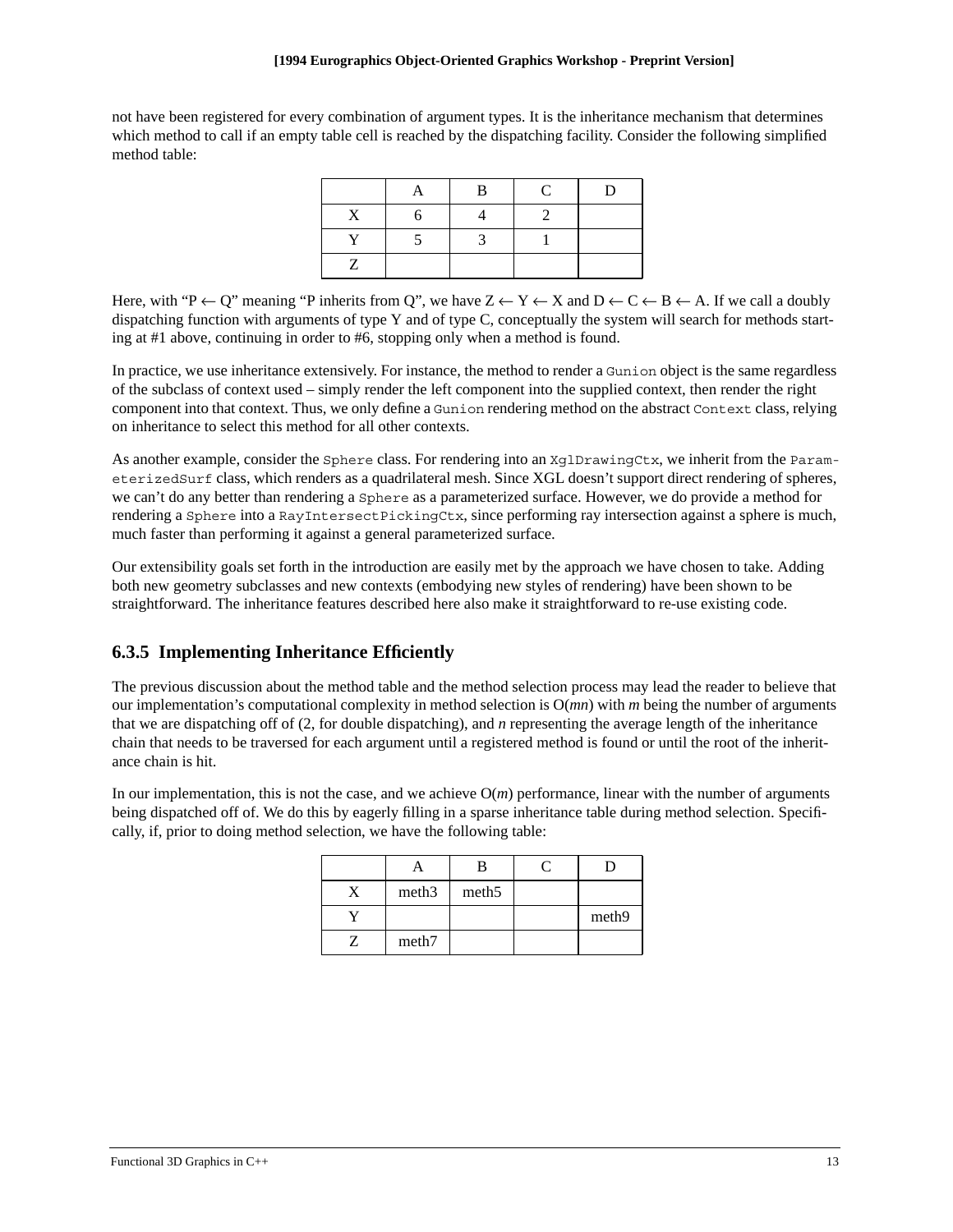where the filled in cells represent registered methods. Now, if we invoke a generic function with arguments of types C and Y, the inheritance semantics will cause method selection to search the table and come up with meth5. However, during this initial lookup, we fill in all the empty cells we encounter, and end up with this table:

|               | meth <sub>3</sub> | meth <sub>5</sub> | meth <sub>5</sub> |       |
|---------------|-------------------|-------------------|-------------------|-------|
|               |                   | meth <sub>5</sub> | meth <sub>5</sub> | meth9 |
| $\mathcal{L}$ | meth7             |                   |                   |       |

with the italicized cells being newly filled in with meth5. Now, subsequent calls with arguments of type C and Y (or C and X, or B and Y) will not require any table searching.

We are able to perform this optimization because of a rather benign restriction we place on the system: No methods may be registered with a generic function after that generic function has been invoked for the first time. If we didn't have this restriction, the eager filling in of the sparse table would have incorrect semantics in the event that a new method was registered later on. We have yet to encounter a situation where this restriction was troublesome.

As a measure of the computational efficiency of our approach, we examined the assembly code resulting from compiling our multiple dispatching facility. We found that, after the first invocation, a double dispatch requires just 53 SPARC instructions to find the appropriate method. If deemed necessary, this number can be halved by making changes that would result in a small decrease of flexibility.

#### **6.4 Memory Management Techniques**

As discussed in Section 5, one constructs an interactive animation in TBAG by using constrainables as arguments to functions. Consider displaying a cube that is being scaled by the absolute value of the sine of time and whose hue is varying with time:

```
cube * hsv color(Time, 1, 1) * uniform scale(fabs(sin(Time)))
```
If this is displayed starting at time  $t = 10.0$ , at a rate of 20 frames per second, the first five displayed frames would consist of the following geometries, respectively:

```
cube * hsv color(10.00, 1, 1) * uniform scale(fabs(sin(10.00)))
cube * hsv color(10.05, 1, 1) * uniform scale(fabs(sin(10.05)))
cube * hsv_color(10.10, 1, 1) * uniform_scale(fabs(sin(10.10)))
cube * hsv color(10.15, 1, 1) * uniform scale(fabs(sin(10.15)))
cube * hsv color(10.20, 1, 1) * uniform scale(fabs(sin(10.20)))
```
Given the earlier description of how geometry values are constructed, it should be clear that each of these expressions creates four new values – one Transform, one Color, and two Gattr Geometries (via the \* operator). If values are allocated and constructed every frame, one would expect that an excessive amount of garbage will be created, and memory usage and allocation would become a major problem.

We avoid this potentially fatal problem by recognizing that, because of our functional, immutable approach, every value that is constructed during a frame is only needed for the duration of that frame. After the frame is displayed, the values are no longer needed. To exploit this fact, all TBAG objects derive from a base class that redefines the C++ new operator to, when appropriate, allocate from a "transient store". Thus, while in "transient mode", all TBAG objects are allocated sequentially from a small number of large chunks of memory. At the end of a frame, all of the created objects are collected simply by resetting a few pointers in the transient store. The next frame writes over the same chunks of memory.

#### **6.5 Techniques for Computational Efficiency**

A reader may understandably get the impression that evaluating the expression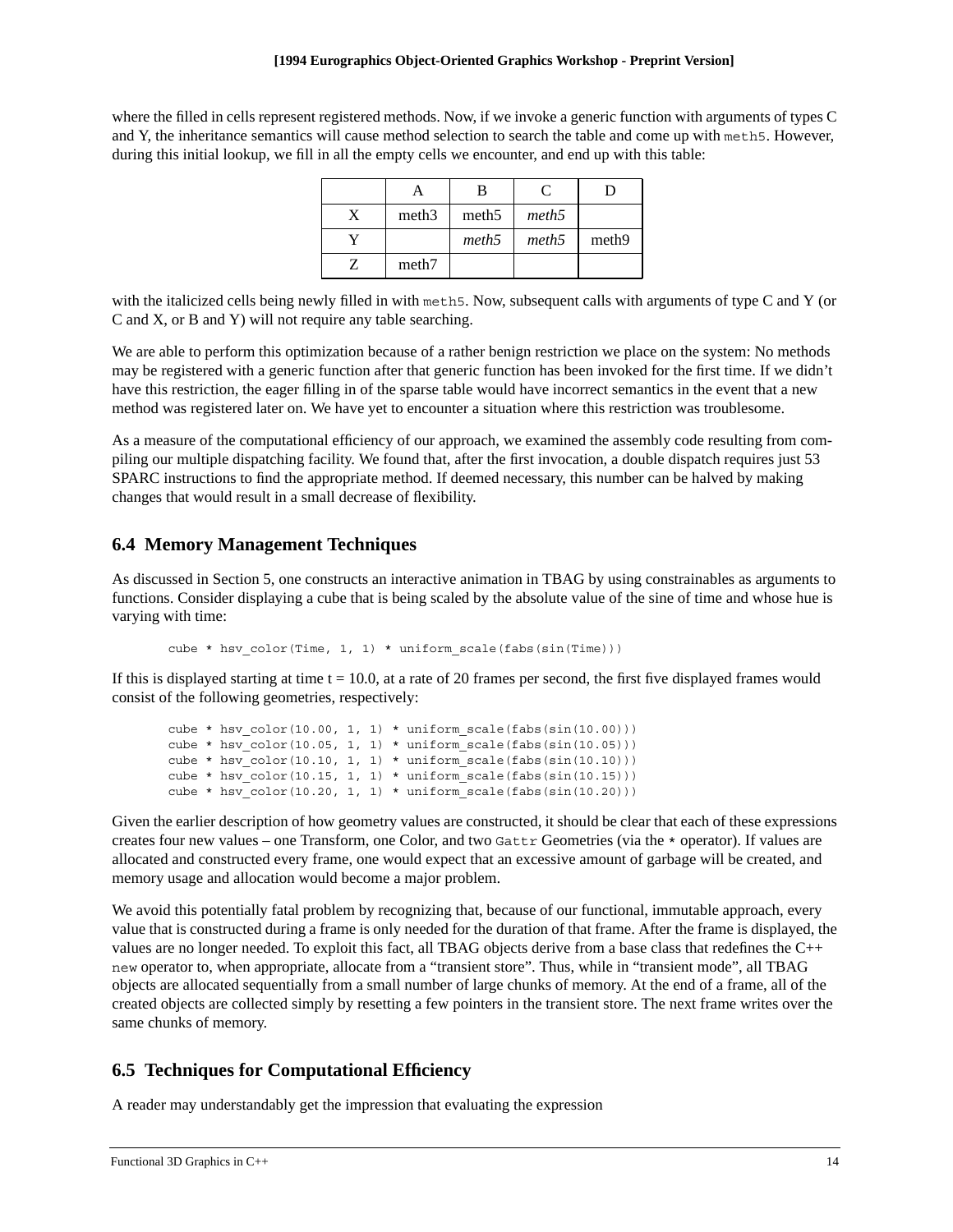cube \* xlt(1,1,1) \* rot(y axis, pi/3); (2)

creates a Geometry value by translating each point in the vertex lists representing the cube by  $(1,1,1)$ , then rotating each point around the *Y*-axis by  $\pi/3$ . Such an approach would be computationally prohibitive for non-trivial geometries, would not take advantage of the property that transforms compose with each other, and would not utilize any on-board graphics acceleration hardware that can deal with transforms directly.

Our system does not take this obvious approach. Rather, the expression in (2) above effectively evaluates into the binary tree shown in Figure 3. When, for example, this representation is rendered into an XGL context, the translation



**Figure 3. Representation of Expression (2)**

and rotation transformations are composed and sent into the graphics hardware, making the best use of the available computational facilities. If this expression is part of a graphics animation, and the rotation amount is changing each frame, then a new binary tree will be built each frame. It turns out that, because of its simplicity, building such a tree is very inexpensive and, as explained earlier, all memory used in building it will be reclaimed the following frame.

#### **6.6 Static Geometry Optimization**

Consider rendering the expression cube \*  $xlt(1,1,1)$  + cube \*  $rot(y axis, pi/4)$  to an XGL context. Such an operation involves setting the modeling transform to the translation, drawing a cube, setting the modeling transform to the rotation, and drawing another cube. This does not make particularly good use of the underlying graphics hardware, which is geared more for accepting large, batched geometric primitives. However, if we explicitly ask for this geometry to be "optimized", it will be converted into a single "multi-simple polygon", a batched set of individual polygons. This is done by "pushing through" the transforms into the primitives themselves, and coalescing the resultant primitives into a single primitive. Not only does this make optimal use of the underlying graphics hardware, but it is also an optimization that a programmer would probably be unwilling to perform manually.

Note that this optimization is feasible only because we do not allow editing of a geometry value. If we did, then the original geometry would need to be retained, and any changes to it would somehow need to be forwarded to the optimized version.

In our current system, geometry optimization has to be invoked explicitly by the programmer, by applying the function optimize geometry to a Geometry value. In the future, we intend to have this be implicit. Specifically, when a geometry becomes constant (e.g., a user was manipulating the geometry, but has since released it), the system will automatically invoke optimization. This is similar to the dynamic compilation that the Self system [Cham91] performs after a function has been executed a suitable number of times, thus suggesting that the future usage pattern warrants accepting the cost of compiling that function, and will be a fairly straightforward addition to our system.

#### **6.7 Implementation Statistics**

The TBAG system is the result of approximately three calendar years and ten person-years of design and implementation. TBAG's geometry layer is a robust, mature, consistent, and full-featured system. It consists of 34 different Geometry subclasses, 12 Transform subclasses, 14 Context subclasses, over 100 Attributer subclasses, and over 15 other abstract data types. The geometry layer consists of about 20,000 lines of  $C++$  code, all of which is consistent with the principles laid out in this paper. The system performs very well on both medium- and high-end graphics hardware – particularly on the SPARCstation 10ZX. Graphics performance is comparable to programs hand-coded in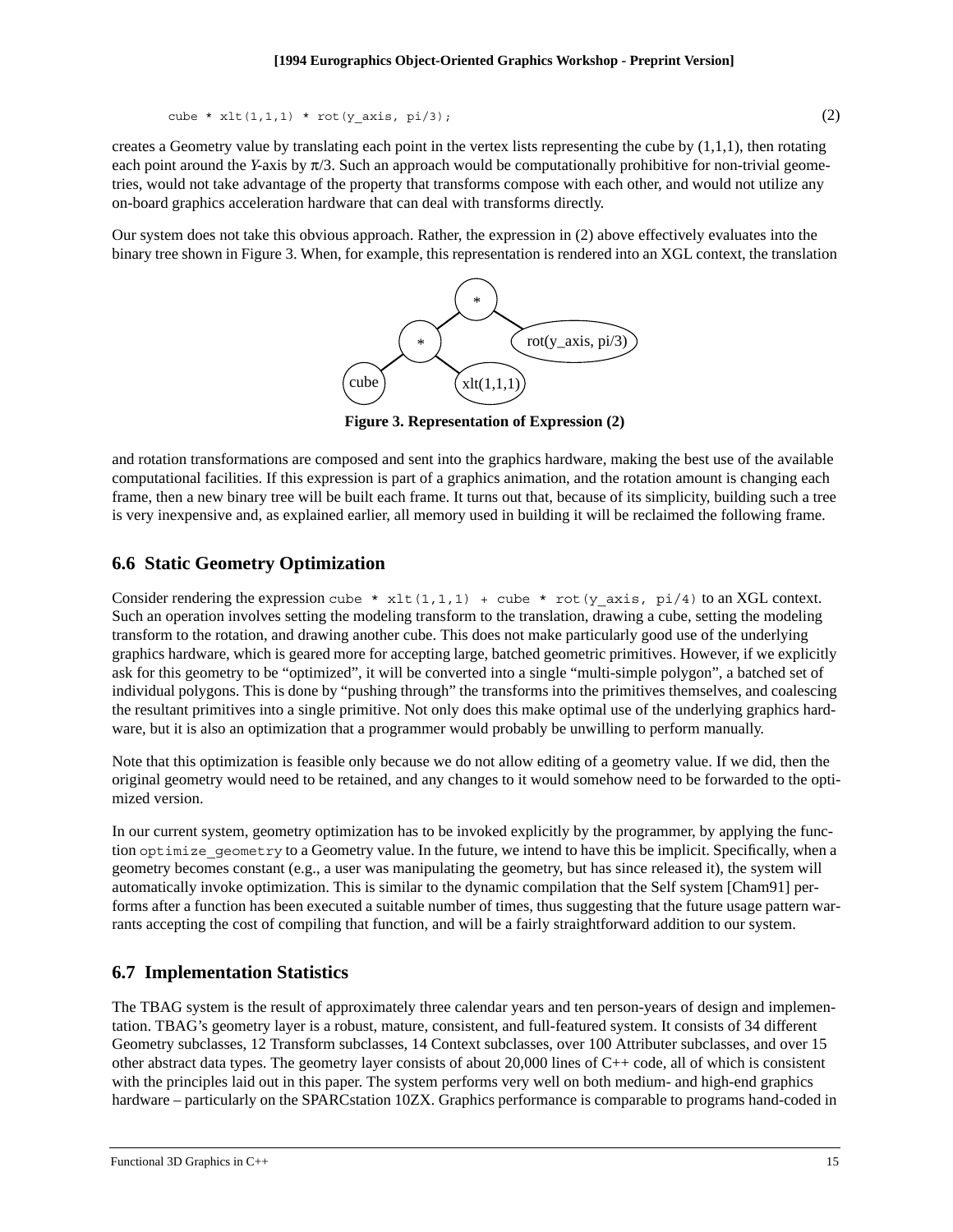XGL. As an example, a comparison was done between rendering 500 spheres each tessellated into 50 quadrilaterals. On a SPARCstation 10ZX, the geometry specified in terms of TBAG operations rendered within 3% of the speed of the geometry specified more directly in terms of the underlying graphics library.

# **7 Additional Features**

The geometry layer of the TBAG system has some additional interesting features that we have not seen in other systems. This section describes some of them.

#### **7.1 Embedded Lights**

Lights are first-class Geometry values in our system. Thus, they can be embedded directly in geometry expressions and have attributes applied to them in the same way that any other geometry can. In particular, they can be transformed along with the geometry. As an example, consider the expression:

```
(cube + positional light(yellow)) * xlt(1,1,1)
```
Here, positional\_light(yellow) creates a positional light at the origin (all positional lights are initially at the origin and may be transformed from there) that emits yellow light. It is combined with a cube, and the entire compound geometry is translated to  $(1,1,1)$ . Thus, we have a cube with a yellow light in the center of it, all at  $(1,1,1)$ .

Most other interactive 3D graphics systems either force lights to be specified in world coordinates, thus they cannot be part of the model itself (PHIGS takes this approach), or, as is the case with Inventor, lights only affect the objects that come after them in the display hierarchy. This latter approach forces geometry description to be order-dependent (thus eliminating opportunities for optimizations based on primitive re-ordering), and hence non-declarative.

#### **7.2 Embedded Shadow Planes**

We also provide a "shadow plane" geometry that, like a light, may be trivially combined with other geometries. A shadow plane should be thought of as an invisible plane initially in the *XY* plane at  $z = 0$ . It may be transformed from that position into other positions. For each light source in the scene, every other geometry casts a shadows onto each shadow plane. On a SPARCstation 10ZX, this is all accomplished at interactive frame rates for reasonably complex scenes.

Figure 4 shows a scene composed of 9 geometries combined together using the "+" operator described in Section 3.4: a shadow plane, two directional lights, two geometries that provide a visual representation of each light, and four canonical shapes. Note the shadows cast onto the shadow plane by each pair of shape and light.

#### **7.3 Support for Interaction**

TBAG supports the specification of geometry values that have their own behavior under interaction. *Manipulators* are packaged up as Attributers, and may be used to attribute geometry (just as colors and transforms attribute geometry) so that the geometry behaves in a way dictated by the manipulator when it is interacted with. Most other systems decouple the behavior of an object under interaction from the specification of the appearance of that object, making for less declarative applications. Inventor is a notable exception, as it allows interaction nodes to be part of its graphs.

#### **7.4 Integration of Sound**

We have integrated audio support into our system in a manner entirely consistent with our geometry system, and sound and geometry can easily be combined together to create intriguing applications. For instance, the expression:

```
chirping sound * frequency(1.2) * amplitude(0.8)
```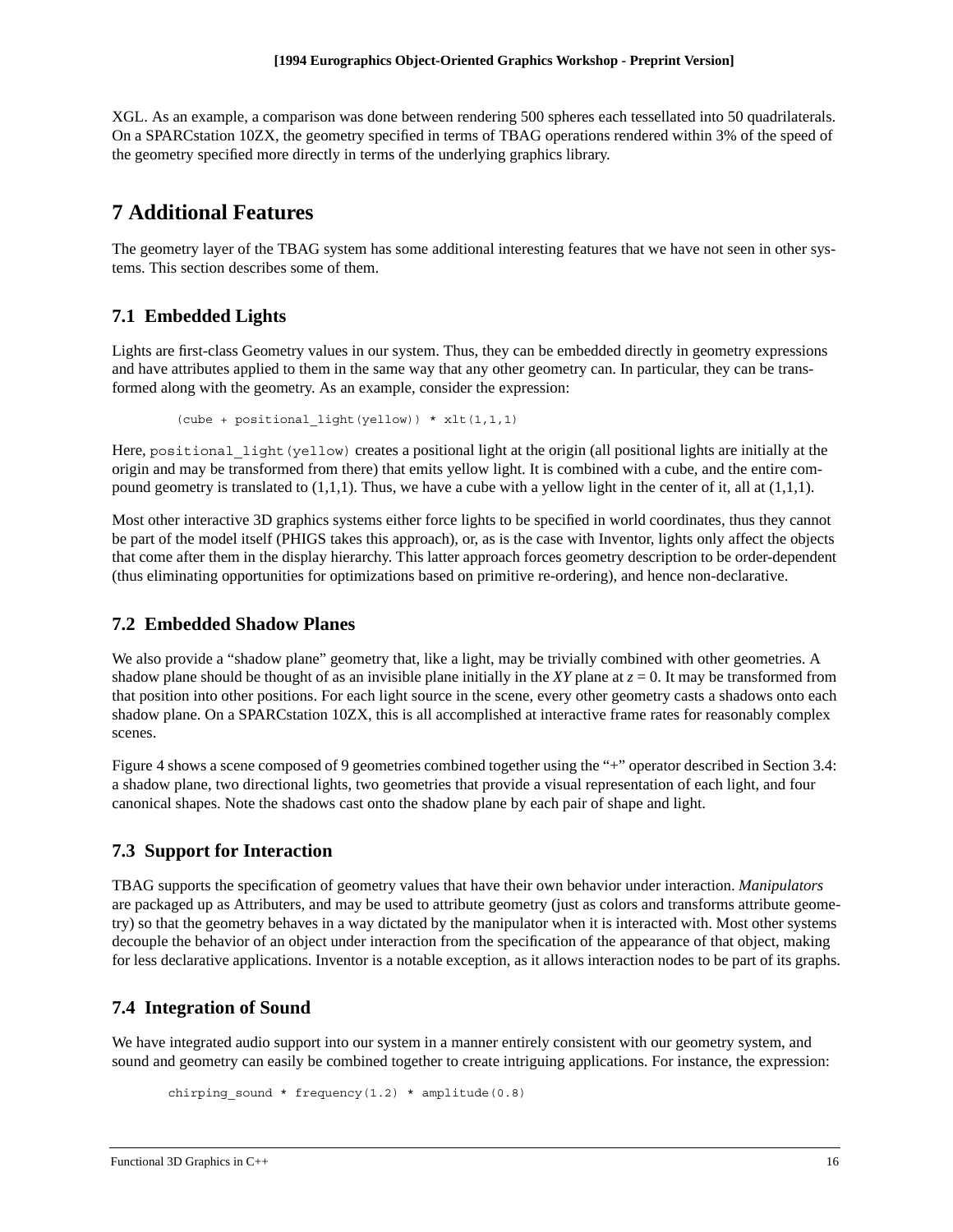

**Figure 4. Scene with Lights and Shadow Planes**

creates a Sound value representing a bird chirping (chirping\_sound should be thought of as a constant Sound, in the same manner that cube is a constant Geometry), attributed with attributes stating that the sound should play back 20% faster than normal, and with an amplitude of 80% of normal.

A Sound may be incorporated into a Geometry via the sound\_at\_origin construction function. sound\_at\_origin takes a Sound and returns a Geometry representing the specified sound at the 3D origin. This geometry can then be transformed to other places in the usual manner. The rendering of the resultant geometry takes into account the current "Listening Transform" (akin to the 3D graphics notion of viewing transform), and plays the sound in such a way that the listener experiences an approximation of the sound actually coming from the specified location.

We have used this facility to create an application that presents a 3D landscape of about 30 different sounds, each associated with a 3D icon (see Figure 5). The user has the ability to navigate a pair of microphones through this landscape, hearing the sounds that are in the proximity of the microphones through stereo headphones.

We intend to integrate 2D imaging (and thus video, as time-varying 2D images), into our system in a similar fashion. This will allow arbitrary combinations of imaging and graphics media to be easily expressed. For example, texture mapping a wall in a 3D scene with an image produced from compositing a source image with the rendering of another 3D scene will be straightforward to express in our system. (Seeing that it can execute quickly on today's graphics and imaging hardware is another story!)

#### **7.5 Network Distribution**

TBAG provides a very simple way to create distributed, collaborative applications. Examples of such applications include:

**•** *Collaborative design*: three designers are all viewing the same geometry on workstations around the country. Modifications that any of the three make are witnessed by the other two, as they are happening.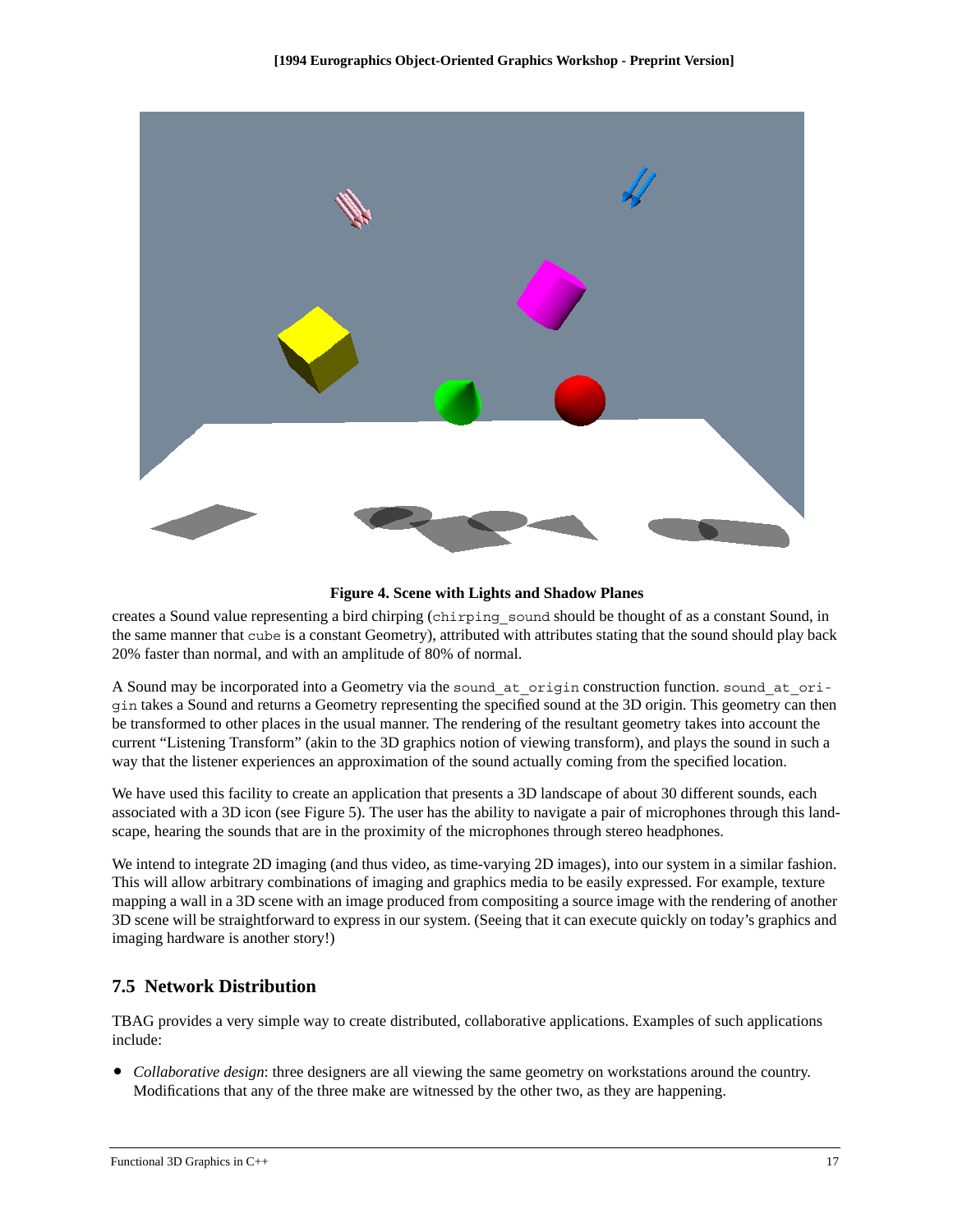

**Figure 5. The SoundScape Application**

**•** *Remote tutoring*: a professor is teaching a undergraduate physics course and presents an electronic illustration of spring forces in action. Students are watching this experiment live from their dorm rooms, their homes, or around the world may interact with the experiment on their computers, to get a better understanding of the physics of springs.

Not only are the distribution and collaboration aspects of these types of applications simple to construct in TBAG, but they also execute quite efficiently, using very little network bandwidth.

[Elli94] discusses the implementation strategy for achieving this description of distribution and collaboration. However, to make it work, a requirement is placed on the Geometry-specific layer. Namely, all "values" described in Section 3 need to be able to "print" themselves into a machine-independent representation that can be interpreted on a remote machine. The interpretation of this machine-independent representation will create a new value whose behavior is indistinguishable from the old value.

The immutability of values makes providing the machine-independent printed representation somewhat easier. This is because the printed representation of a value is essentially an encoding of the expression that was evaluated to construct the value in the first place. If the values were mutable, then the expression that led to the value's creation would not necessarily reflect its current state.

## **8 Conclusion**

In this paper, we've described the geometry layer of the TBAG system. We have presented a simple and general functional interface for programming 3D graphics that is fully accessible from C++. We've also described the design principles that underlie the interface, and discussed the advantages gained in succinctness and comprehensibility by presenting a functional interface to the programmer. In addition, we've shown how the interface is used from within the TBAG framework to create interactive, animated programs.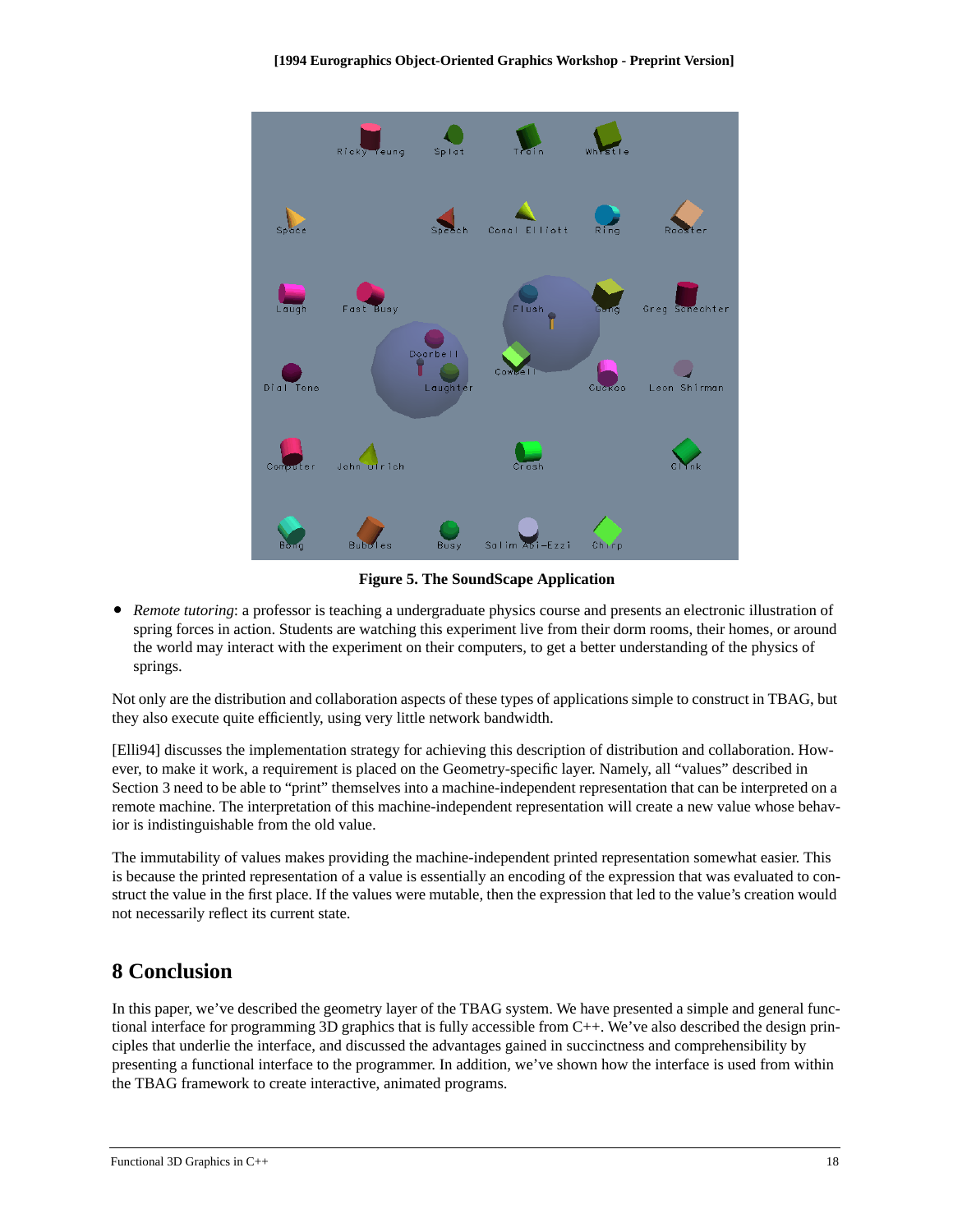The presented interface poses some interesting challenges to the implementation. We have described our current implementation and explained how it supports the interface in both a time- and space-efficient manner, and how we provide general extensibility. In particular, a multiple dispatching facility that accounts for the inherent extensibility and much of the computational efficiency of our approach was explained in depth.

We have also discussed a number of interesting features of our system including embedded lights and shadow planes, support for interaction, integration with sound, and aspects of TBAG's transparent support for network distribution.

## **9 Acknowledgments**

Thanks go to Leon Shirman, Srikanth Subramaniam, Ajay Sreekanth, and Tom Meyer for their help developing, commenting on, and using the TBAG system. Doug Gehringer, Randy Pausch, Russell Pflughaupt, and Matthias Wloka commented on earlier drafts of this paper. We'd also like to thank Matt Peréz for his support of this project.

## **References**

- [Arya86] Kavi Arya. A Functional Approach to Animation. In *Computer Graphics Forum*, 5(4):297-311, December 1986.
- [Cham91] Craig Chambers, David Ungar, and Elgin Lee. An Efficient Implementation of Self, a Dynamically-Typed Object-Oriented Language Based on Prototypes. In *Lisp and Symbolic Computation*, 4, 243-281, 1991.
- [Dann91] Roger B. Dannenberg, Christopher Lee Fraley, and Peter Velikonja. Fugue: A Functional Language for Sound Synthesis. In *IEEE Computer*, July 1991.
- [Doré91] *Doré Programmer's Guide, Release 5.0*, Kubota Pacific Computer, Inc., 1991
- [Elli94] Conal Elliott, Greg Schechter, Ricky Yeung, and Salim Abi-Ezzi. TBAG: A High Level Framework for Interactive, Animated 3D Graphics Applications. To appear in *Computer Graphics (SIGGRAPH '94 Proceedings)*, volume 28(2), July 1994.
- [Fiel88] A.J. Field and P.G. Harrison, *Functional Programming*, Addison-Wesley, Reading, Mass., 1988.
- [Goss93] Rich Gossweiler, Chris Long, Shuichi Koga, and Randy Pausch. DIVER: A Distributed Virtual Environment Research Platform. In *IEEE Symposium on Research Frontiers in Virtual Reality*. October, 1993.
- [Keen89] Sonya E. Keene, *Object-Oriented Programming in Common Lisp*, Addison Wesley, 1989.
- [Kove93] Larry Koved and Wayne L. Wooten. GROOP: An object-oriented toolkit for animated 3D graphics. In *OOPSLA '93 Proceedings*, October 1993.
- [PHIG89] Programmer's Hierarchical Interactive Graphics System (PHIGS). International Standard ISO/IEC 9592.
- [Stra92] Paul S. Strauss and Rikk Carey. An Object-Oriented 3D Graphics Toolkit. In *Computer Graphics (SIGGRAPH '92 Proceedings)*, volume 26(2), July 1992.
- [Stro92] Bjarne Stroustrup and Dmitry Lenkov, *Run-Time Type Identification for C++ (Revised yet again)*. ANSI document x3j16/92-0121, WG21/N0198, 1992.
- [Tarl92] Mark A. Tarlton and P. Nong Tarlton. A framework for dynamic visual applications. In *1992 Symposium on Interactive 3D Graphics*, pages 161-164, 1992.